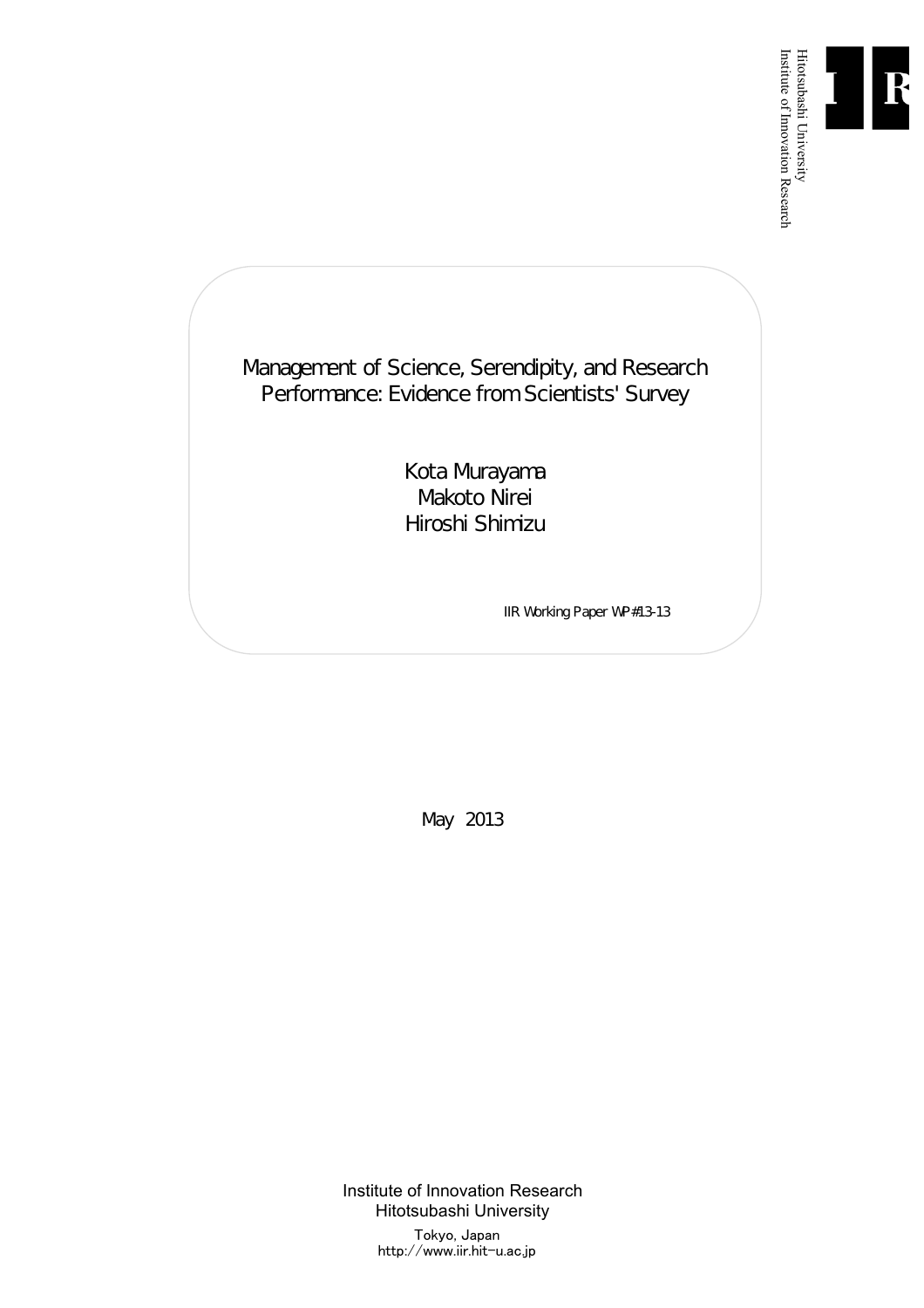# Management of Science, Serendipity, and Research Performance: Evidence from Scientists' Survey

Kota Murayama*<sup>∗</sup>* Makoto Nirei Hitotsubashi University Hiroshi Shimizu

Key words: science, serendipity, productivity, research management

#### **Abstract**

This study investigates the impact of management style on research performance in science. If a managerial role is played by a leading scientist in the research team, that is considered management-research integration. If not, we consider that management and research are separated. We found that separating the managerial and research role has a positive effect on the number of papers published for that research project. In contrast, management-research integration is positively associated with the quality of the paper through allowing researchers to pursue serendipitous findings. These results show the trade-off between research efficiency and quality in science via who plays the managerial role and the leading research role.

## **1 Introduction**

Would Alexander Fleming have discovered penicillin if he had been part of a large research team? Would he have changed his research plan on influenza to explore a culture contaminated with a fungus in 1928 if his research project had been managed by an efficient project manager?

Using the scientists' survey in the U.S. and Japan, this paper explores managementresearch separation and its effect on serendipity and productivity in science. Serendipity plays an important role in science. Alexander Fleming's discoveries of the enzyme lysozyme in 1923 and penicillin from the mould Penicillium notaum in 1928 are frequently cited examples of serendipity. The cosmic background radiation identified by Bell Lab scientists Arno Penzias and Robert Wilson, the circular structure of benzene discovered by Friedrich Kekulé, X-rays developed by Antoine Henri Becquerel, and Hans Christian Ørsted's finding that electric currents create magnetic fields are also well-quoted examples of serendipity. Many major discoveries have been made by people who were looking for

*<sup>∗</sup>*Correspondence to: Kota Murayama, Graduate School of Economics, Hitotsubashi University, 2-1 Naka, Kunitachi, Tokyo, 186-8603, Japan. (murayama0209@gmail.com)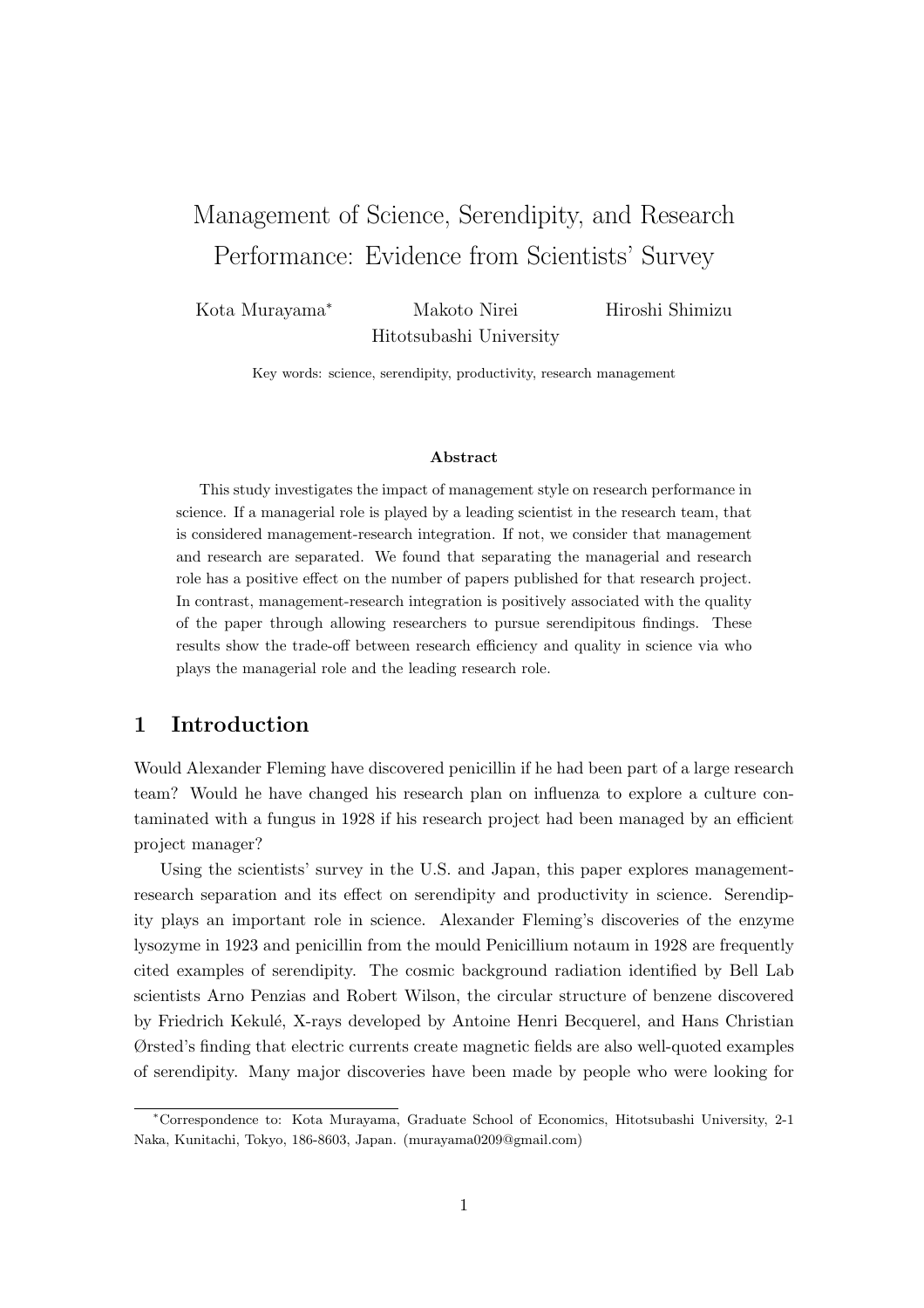something very different. As will be discussed in the next section, serendipity seemingly happens in a random manner, implying that serendipity is not manageable. However, one of the objectives of this paper is to explore how serendipity can be managed in a research organization.

The pattern of scientific research, often called "Big Science,"<sup>1</sup> has changed since World War II. Research projects have become increasingly larger in scope and size. The number of researchers on a research project has increased as well (Adams et al. 2005). Advanced research instruments require large budgets and a wide range of specific expertise. Thus, large-scale, inter-disciplinary, and inter-organizational research has been of significance (Agrawal and Goldfarb 2008, Austin et al. 2012). The importance of priority in scientific discovery has also increased (Ellison 2002, Stephan and Levin 1992). Since research is increasingly accomplished in teams across nearly all fields (Wuchty et al. 2007), management of the research team becomes significant to research performance in science.

Exploring the scientists' survey, this paper investigates three points. The first point examines whether serendipity has a positive effect on the quality of research. Much of the anecdotal evidence suggests that serendipity does indeed have a positive effect on the quality of research. However, this point, which is reviewed in the next section, has not been empirically examined.

The second point considers the effect of research management on serendipity. When a scientist makes a serendipitous finding, he or she is faced with an important choice: to flexibly change the research plan to pursue the serendipitous events or to stick closely to the initial plan. The serendipitous finding comes unexpectedly in the form of a very crude and nascent condition. Thus, the scientist is forced to make an intuitive decision to pursue or not to pursue. As is reviewed in the following section, the choice would be difficult, particularly when the scientist is working as part of a research team managed by a competent and efficient project manager. The situation is seen not only in science but also in business management. The point is related to the classical managerial challenge of top down or bottom up management. If managerial power is transferred to the on-the spot director, he or she can fully desterilize uncodified and tacit knowledge and utilize managerial resources in the context of the actual situation. However, if a hierarchical managerial role is played top down, findings based on ground level intuition are seldom utilized. A centralized bureaucracy cannot readily adopt new ideas or easily adapt to environmental changes due to its formalization (Gouldner 1954, Merton 1957, Selznick 1949).

The third point concerns the effect of division of labor in research and management on research productivity. One of the advantages of a division of labor is the increased efficiency resulting from specialization and concentration on a single subtask. Thus, if a

 $1$ Criticism has been presented from different perspectives. For instance, the massive scale of defense related funding channeled research in physics from basic to applied (Forman 1987). This paper does not suppose that the Big Science is favorable to progress in science and technology.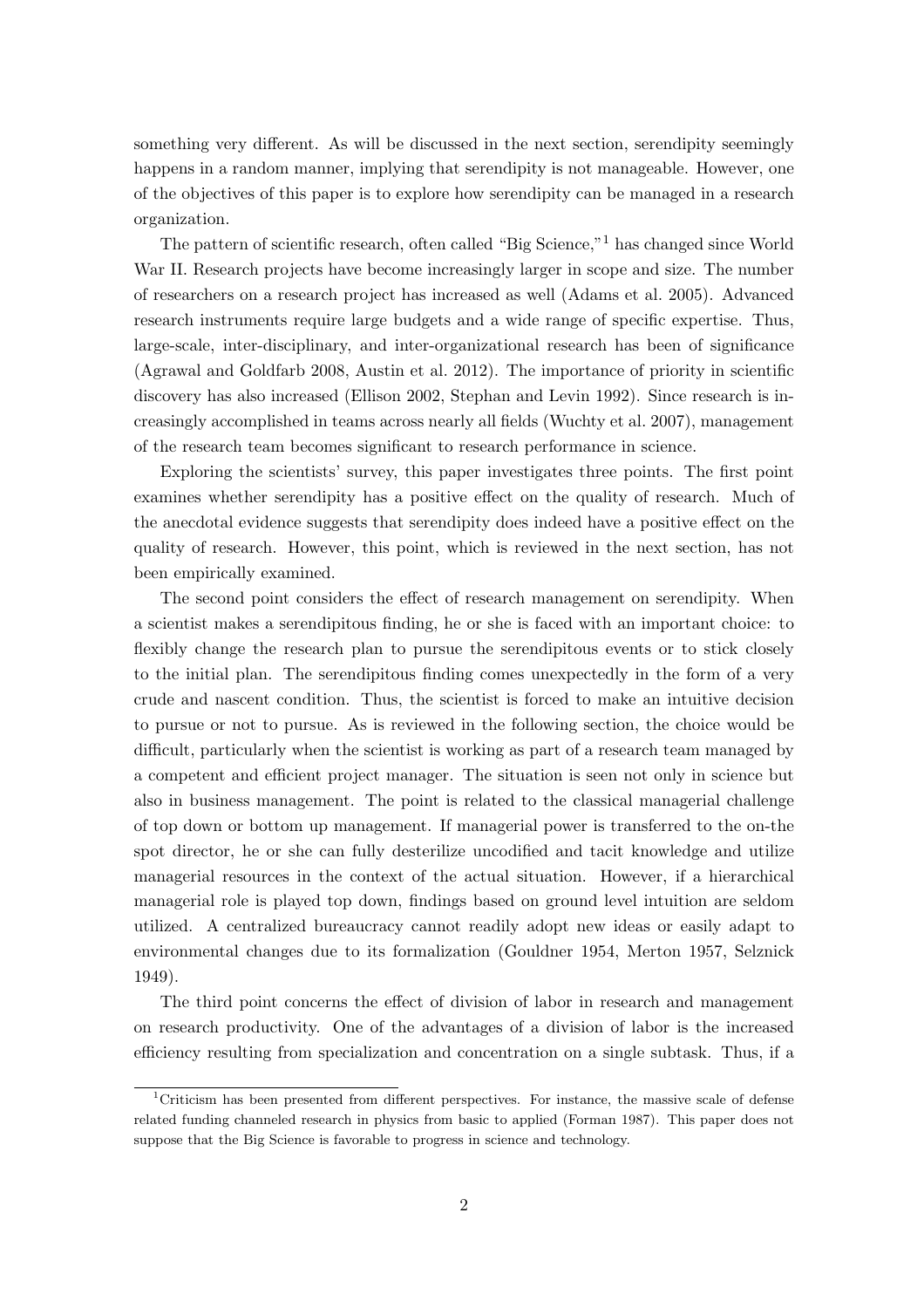leading scientist is separated from a managerial role, he or she could focus on research and increase productivity. A specialized project manager can also be fully responsible for the progress of a research project. The top down hierarchical management facilitates completion of the original research goal. In other words, the second and third points touch the dilemma in management between exploration and exploitation (March 1991).

Through exploring the scientists' survey, this paper investigates the effects of sciencemanagement division on serendipity and productivity and presents the following. First, serendipity has a positive effect on citation. This is consistent with the anecdotal evidence suggesting that major scientific discoveries are likely to be serendipitous. Second, the integration of a managerial and leading research role has a positive effect on serendipity. However, this positive effect diminishes as the size of the research project increases. This implies that integration reduces coordination costs between management and actual research and provides flexibility in research to scientists, while the advantage of the division of labor in management and science increases as the project gets larger. Third, the separation of management from research has a larger positive effect on the number of papers as the project becomes bigger. These empirical results suggest a tradeoff between serendipity and productivity in science via who plays the managerial and leading research roles in research management.

In the next section, this paper defines serendipity and reviews previous literature on management of science, serendipity, and productivity. Next, it introduces the estimation strategy and data, which come from the scientists' survey, in detail. Then, it shows the estimated results, summarizes the findings, and shows policy and managerial implications.

## **2 Management and Serendipity**

Research is rarely done in isolation; rather, research is increasingly being done by a team. For example, the mean number of authors per paper increased from 2.8 in 1981 to 4.2 in 1999 (Adams et al. 2005). Adams et al. (2005) observed that team size increased by 50% over a 19-year period. This trend continues. In the 1980s, the growth rate was 2.19%; that rate rose to 2.57% in the 1990s. By showing that scientific output and influence increase with team size, the authors imply that research productivity increases with the division of labor in research.

There are several factors behind this increasing trend in team size. Several studies have shown that collaborative research produces better outcomes with higher citation rates (Andrews 1979, Presser 1980, Sauer 1988, Wuchty et al. 2007). This suggests that interdisciplinary research has become increasingly important. The Internet and institutional change have decreased communication costs and promoted increasing team size (Agrawal and Goldfarb 2008). The increase of team size in scientific research in the U.S. has been attributed to the deployment of the National Science Foundation's NSFNET and its connection to networks in Europe and Japan after 1987 (Adams et al. 2005). Advancement of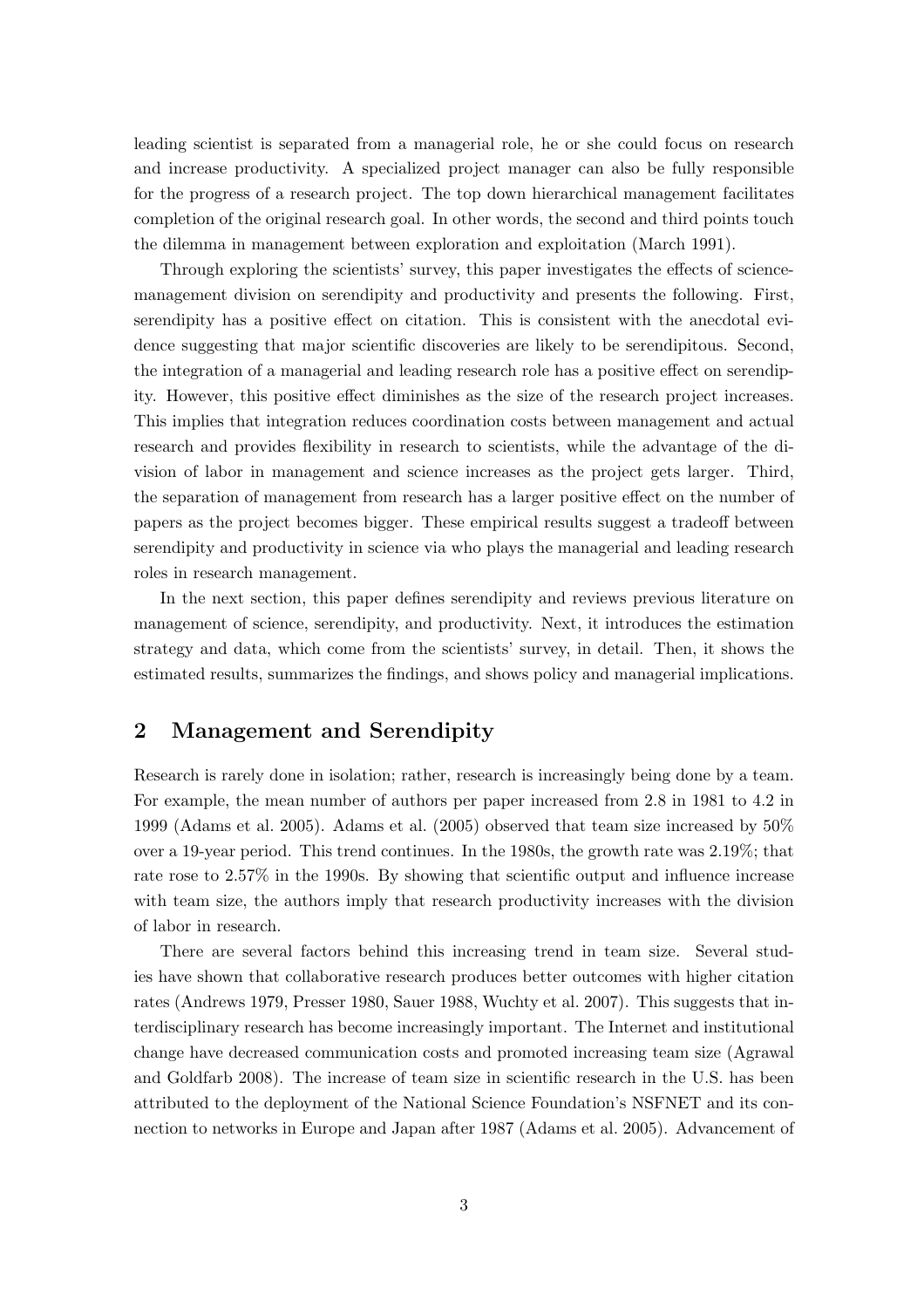research equipment (e.g., cyclotron, particle accelerators, and high-flux research reactors) increases both collaboration and team size. The experimental design has also changed from table-top experiments to large-scale projects. This, too, accompanies changes in the pattern of collaborations among researchers because the new experimental tools require much different expertise.

Many researchers have suggested that diversity in a research team can lead to a greater level of creativity (Allen 1977, Garvey 1979, Kasperson 1978, Pelled et al. 1999). S. and F. (2010) suggested that collaboration reduces the probability of very poor outcomes because of more rigorous selection processes and greater recombinant opportunity in creative searches. Zuckerman (1977) showed that nearly two-thirds of the 286 Nobel Prize winners named between 1901 and 1972 were honored for work they did collaboratively. By investigating the conditions under which major discoveries or fundamental new knowledge occur in science, Hollingsworth (2006) stated that scientists are likely to develop new and alternative ways of thinking if they interact with scientists with diverse expertise and backgrounds. With the advancement of information and communication technology and institutional changes, scientists could obtain relevant but different knowledge by collaborating with other scientists in areas outside of their specialties. Accessing external complementary knowledge and expertise through networking becomes significant when promoting innovation not only in business, but also in science (Fleming et al. 2007, Hagedoorn 2002, Heinze et al. 2009, Powell et al. 1996).

The increase of team size and diversity suggests that management becomes important in science. Managing and coordinating research processes and different expertise and synchronizing efforts into a team goal do not happen naturally (Barnard 1938, Simon 1976). If the research team becomes larger and the research becomes more inter-disciplinary and inter-organizational, the role played by research management will be greater. For example, it is important to manage a certain space, called a "trading zone," in which groups of different expertise learn to interact and deliver breakthroughs in science (Collins and Gorman 2007, Galison 1997).

Furthermore, competition in science becomes fiercer. The importance of priority in scientific discovery has risen (Ellison 2002, Stephan and Levin 1992). There is competition not only for priority in scientific discovery, but also for research funding. Thus, it is increasingly important for a research team to choose a research area and method and to set a research goal to minimize the threat of being "scooped" (Dasgupta and David 1994, Stephan and Levin 1992).

As research increasingly becomes large scale and requires a high level of technical and scientific knowledge, and competition becomes fiercer, management of science is becoming increasingly important. Following the division of labor and coordination costs framework (Becker and Murphy 1992), this paper, which considers the research team closely linked with specialization and the division of labor, explores the impact of management on performance in scientific research.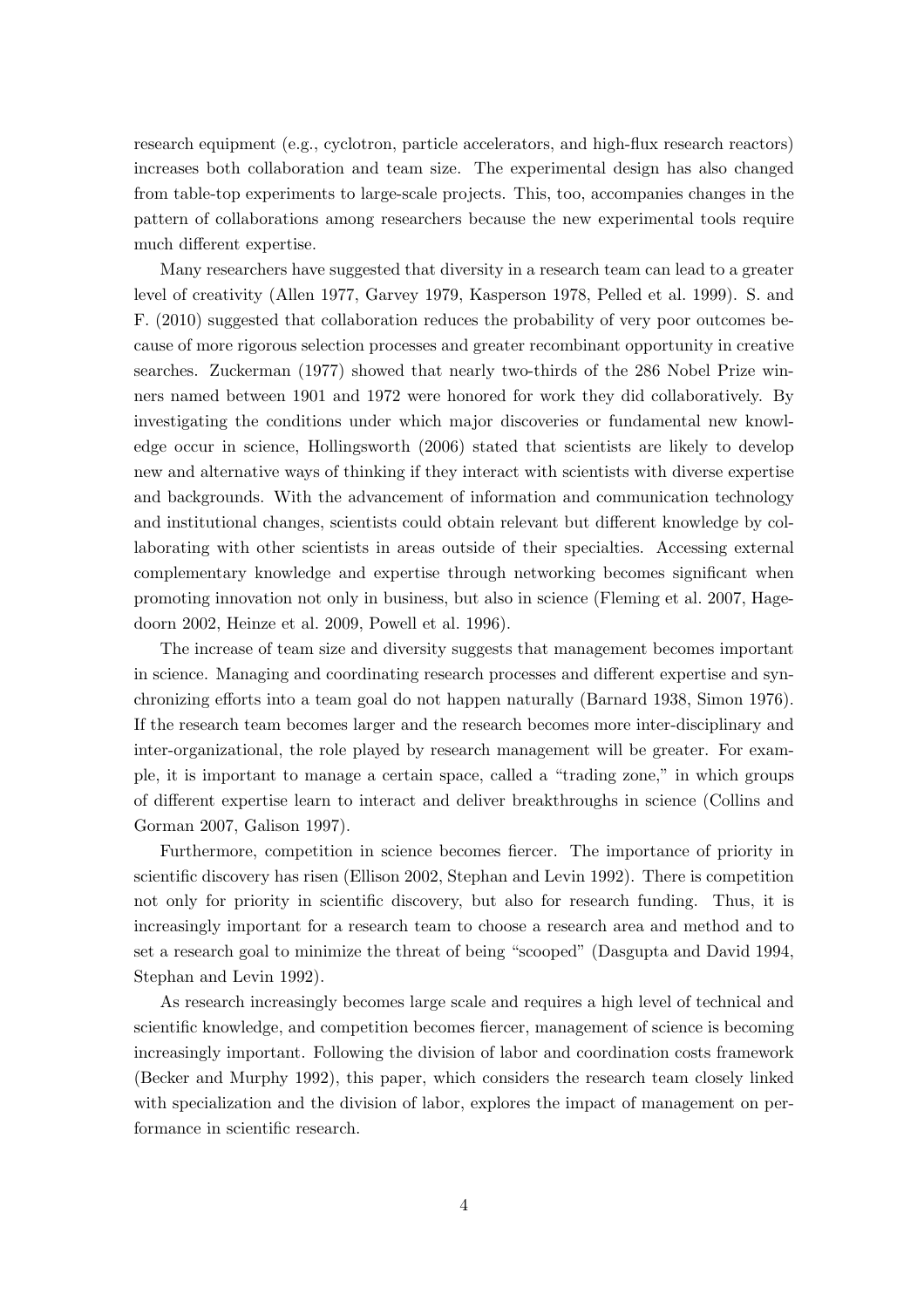The word "serendipity" was coined by the novelist Horace Walpole, who was inspired by the Persian fairy tale, Three Princes of Serendip. Merton and Barber (2004) explored how the word unexpectedly won publicity without clear definition and fared from its 1754 coinage to the twentieth century. In scientific circles, the word has been used since the nineteenth century, when the importance of unplanned and accidental factors in the making of scientific discovery gained increasing recognition (Merton and Barber 2004). Serendipity has been often noted for its role in the work of inventors and entrepreneurs by persons such as George W. Merck, a president of Merck & Co., and Willis Whitney, a director of research of the General Electric Laboratories, the Pfizer Company (Merton and Barber 2004).

In the colloquial sense, serendipity is the making of happy and unexpected discoveries. Many anecdotal stories reveal how unintentional findings have yielded unexpectedly fortunate results. Many great discoveries, such as penicillin, X-rays, celluloid, and artificial sweetener, have been utterly fortuitous, making the concept of serendipity not well-operationalized (Roberts 1989, Shapiro 1986). It is uncertain whether the accidental nature of serendipity is linked with the nature of the discovery process or with the unexpected impact of the discovery. However, upon closer examination, it is obvious that the unplanned and accidental nature of serendipity has to do only with the discovery process. This is reflected in official definitions of the word. For instance, The American Heritage Dictionary of the English Language, fourth edition, defines serendipity as "the faculty of making fortunate discoveries by accident." Furthermore, distinguishing between the unexpected and the accidental is difficult, especially when research involves exploration of the unknown.

Therefore, in order to operationalize the concept of serendipity, it is appropriate to think of serendipity as "the act of finding answers to questions not yet posed" (Stephan 2010). This definition focuses on not only the discovery process, but also on the relationship between discovery and the specific research question. Even though this definition directs its attention specifically to the extent that the discovery answers a question not yet posed, this paper adopts this definition and explores the relationship between management and serendipity in science.

## **3 Estimation Strategy**

#### **3.1 Hypotheses**

This paper directs its attention to the managerial role played in a research team in order to explore the effect of management on serendipity and productivity in science research, focusing on three aspects. The first aspect examines the relationship between serendipity and research performance. Based on anecdotal evidence, we assume that serendipity improves the quality of research. Hence, our first hypothesis to be explored is the following: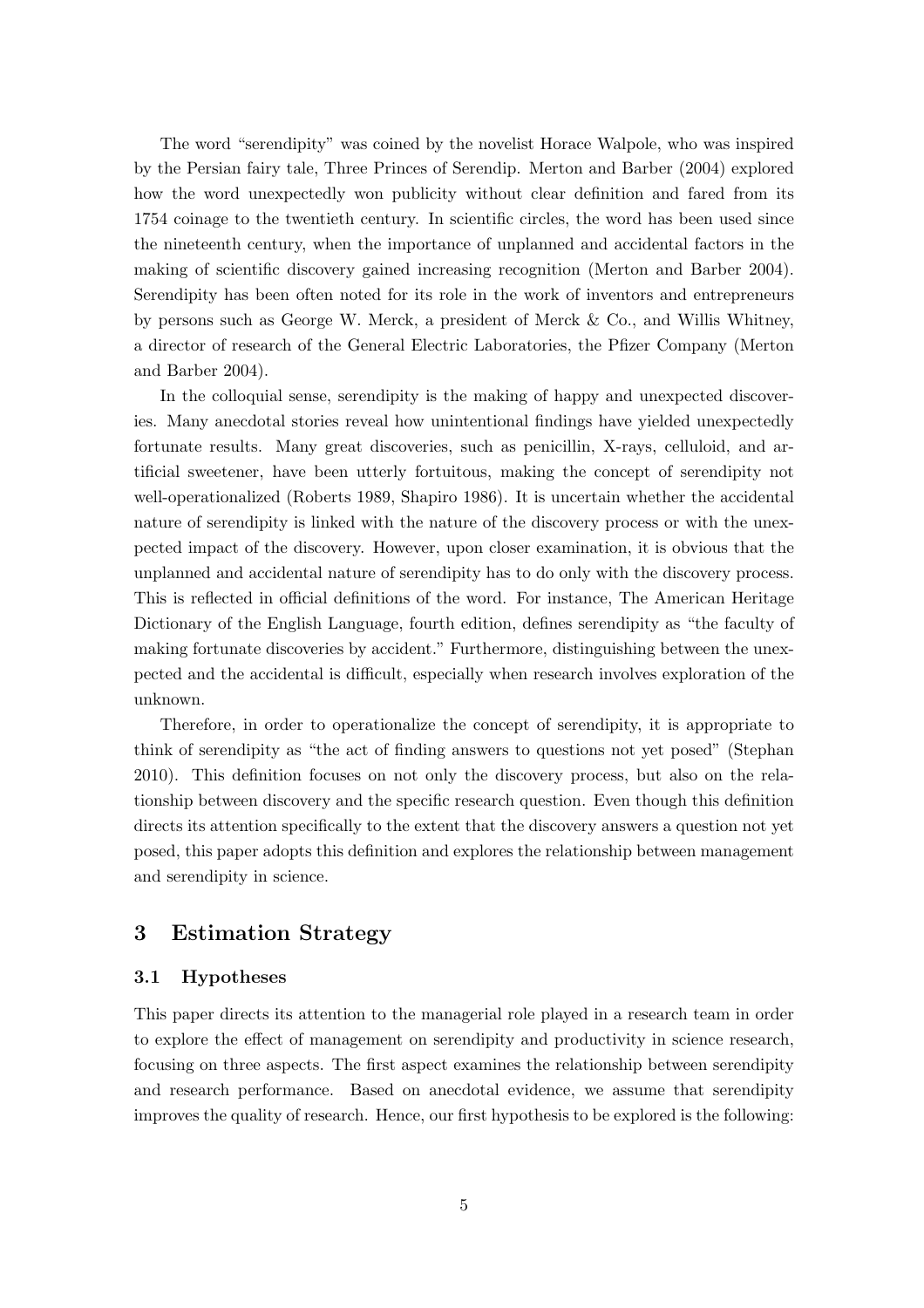#### **H-1:** *The existence of serendipity has a positive effect on quality of research*

The second aspect is related to the discussion about information asymmetry between management and research, which is closely related to the discussion on serendipity. Scientists possess specialized and domain-specific expertise. As previous literature on scientific discovery has expressed, the nature of scientific discovery is highly unpredictable (Polanyi 1962), and tacit and uncodified knowledge plays an important role in research, even though the outcomes of research are usually codified and published (Collins and Harrison 1975, Polanyi 1967). Learning is highly situated in the on-site context (Brown and Duguid 1991, Kogut and Zander 1992, Lave and Wenger 1991). When scientists are committed to actual research, they encounter unexpected observations and findings. Thus, if a managerial role on the research project team and a leading role in the actual research are played by different individuals, the research project will have information asymmetry between management and actual research. When a scientist observes unexpected but potentially creative serendipitous findings or encounters a serendipitous idea, he or she needs to encourage the person who plays a managerial role to change the initial research plan in order to pursue serendipity. Presenting a serendipitous encounter to a manager may be risky, particularly when the new idea or observation is contrary to accepted ways of doing or thinking about things (Pelz and Andrews 1966). Thus, even if a surprising fact or relation is observed, there may be a case in which it is not (optimally) investigated by the discoverer (Barber and Fox 1958, Van Andel 1992). In contrast, if a core scientist is also responsible for project management, the coordination and communication costs for shifting research to pursure serendipitous findings will be decreased. Hence, this paper investigates the following hypothesis:

#### **H-2:** *Serendipity is positively related to the integration of core-scientists from management*

However, if a core scientist plays a managerial role, the advantage of division of labor in science will not be fully realized. Efficiency is increased by specialization and concentration on a single subtask. Managing a research team and conducting research require different sets of expertise. Thus, it is possible to suppose that if a core scientist is separated from a managerial role, he or she can focus on the research. This is important, particularly for a large scale research project, which requires many bureaucratic procedures, paper work, and managerial tasks. This paper, therefore, explores the following hypothesis:

**H-3:** *Research productivity is positively related to the separation of core-scientists from management*

#### **3.2 Data Description**

We use the data from the scientists' survey conducted in the U.S. and Japan between 2009- 2011 jointly by Hitotsubashi University; the National Institute of Science and Technology Policy (NISTEP) of the Ministry of Education, Culture, Sports, Science, and Technology;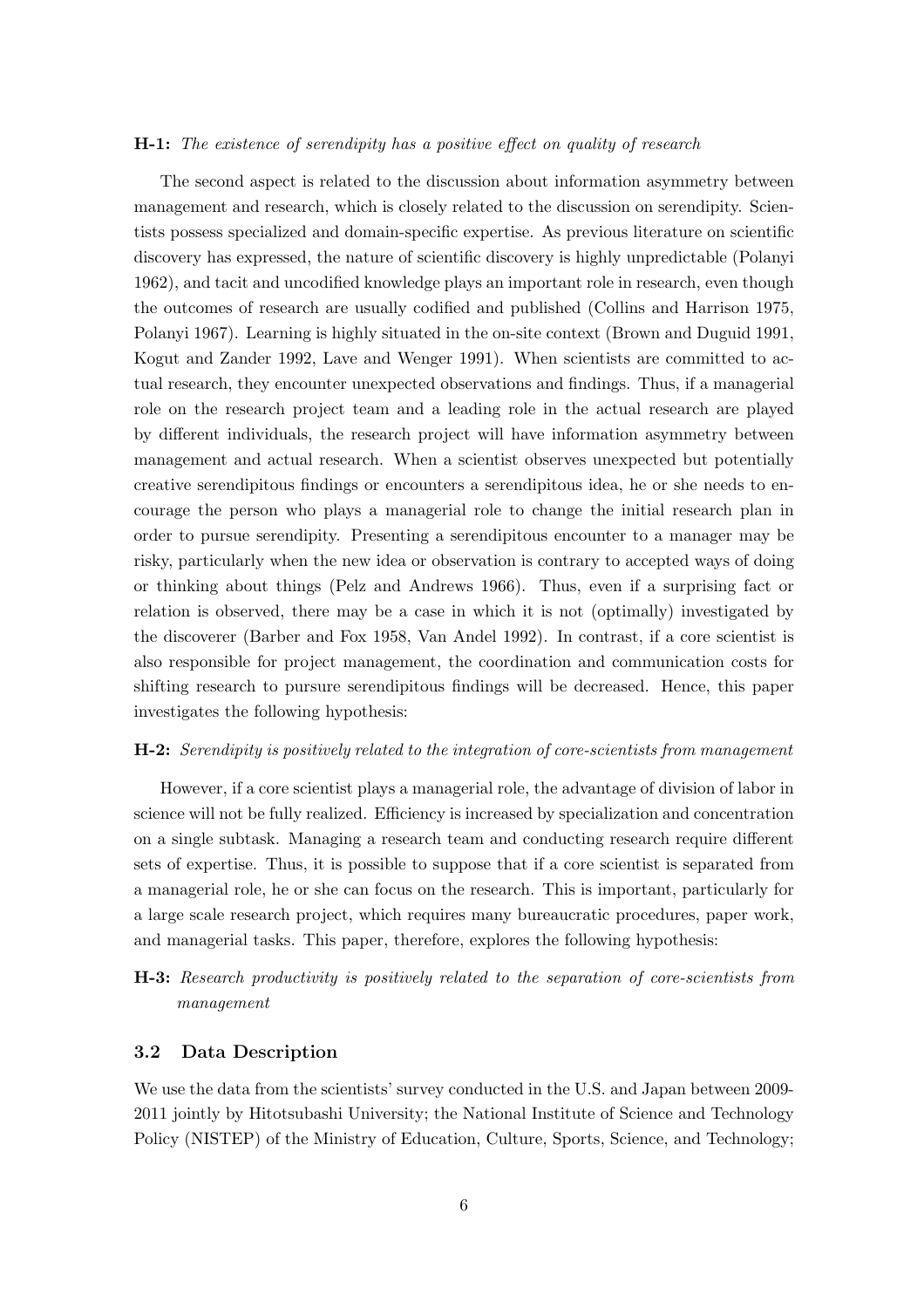and the Georgia Institute of Technology.<sup>2</sup> This survey collected approximately 2,100 responses from scientists in Japan and 2,300 responses from scientists in the U.S. regarding their research projects.<sup>3</sup> The population of the survey was comprised of articles and letters in the Web of Science database of Thomson Reuters. Review papers were excluded from the population. The time window of the papers for the survey was from 2001 to 2006 (database year), during which time the published papers were recorded in the Web of Science database. The bibliographic information and the number of citations as of the end of December 2006 were used in the survey. This survey selected two sets of focal papers from the population. The first was "Highly Cited" Papers (H paper), which consisted of the top 1% highly cited papers in each journal field (22 fields in total) and from each database year. The other set was "Normal" Papers (N paper), or randomly selected papers in each journal field and in each database year from the population of the survey, excluding highly cited papers. Roughly one-third of the samples were from highly cited papers (top 1% in the world) in each science field; the rest were from randomly selected papers.

The survey asked questions about the following topics: the knowledge sources which inspired the projects; uncertainty in the knowledge creation process; research competition; composition of the research team; sources of research funding; the research outputs, including papers, patents, and licenses; and the profile of scientists. The survey specifically addressed managerial roles and serendipity, to which this paper directs its attention, as well. The survey asked the corresponding author of the focal paper his role in management of the research project and research implementation. As for the exitence of serendipity, this survey asked: "Has the research output found the answers to questions not originally posed (in other words, was the research output serendipitous)?" Approximately 55% of respondents answered his/her main finding was obtained through serendipity.<sup>4</sup> In the Appendix, we provide the list of these threee questions and responses reported in the survey.

#### **3.3 Estimation Methodology**

To examine our three hypotheses, we employ the following estimation methods respectively.

H-1 model investigates the relationship between serendipity and research quality. Remarkably, a simple regression shows no significant relation between serendipity and performance. However, we argue that this insignificant relationship is caused by the endogeneity between serendipity and research performance. A research team pursues publication only when it considers it to be valuable. Hence, the observed citation rate might reflect not only the fact that a serendipitous event has uncovered in research, but also the research

 $2$ See Nagaoka et al. (2011) for the detailed results.

<sup>3</sup>The overall response rate was 27% in Japan and 26% in the U.S.

<sup>4</sup>Approximately 61% of respondents in the field of Computer Science reports serendipity, which is the largest fraction among all the fileds. In contrast, only 42% of social scientists reports serendipity.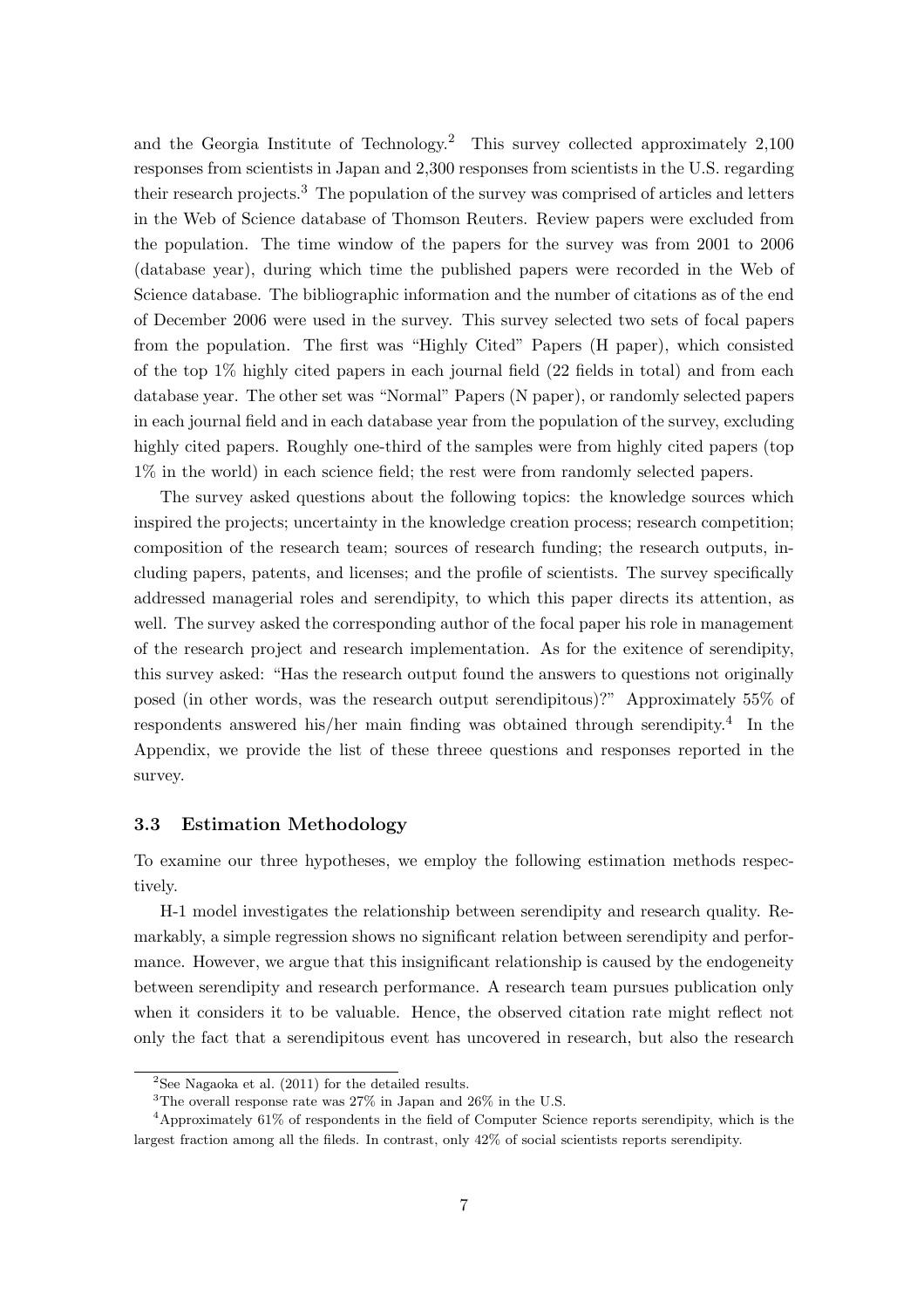team's ex ante evaluation of that discovery. For this reason, we use a Two-Stage Least Squares (2SLS). In addition, since the survey oversampled the top 1% highly cited papers and our dependent variable, the number of citations, correlates with this biased sampling, we need to appropriately weight each sample. These two problems are explained in detail in the following section.

We conduct probit regression for the H-2 model since the dependent variable, the existence of serendipity, is a binary. One crucial problem with probit regression is its fragility to heteroskedasticity of the error term. Hence, we test whether our results are robust to the misspecification of the error term, and claim that our hypothesis still holds.

For the H-3 model, in which the relationship between research productivity and the degree of management-research integration is examined, we use a Negative Binomial (NB) regression with assuming that the variance of dependent variable takes quadratic form.<sup>5</sup> Since research productivity is measured by the number of papers produced by the entire research project, our dependent variable is necessarily discrete, and its empirical distribution concentrates at 1. For these reasons, we choose the NB regression model.<sup>6</sup> Since the estimate of the NB regression coincides with that of quasi-maximum likelihood, the estimator is robust to misspecification of the distribution of the dependent variable. That is, the NB regression yields a consistent estimator as long as the specification of the conditional expectation of regressand is correct.<sup>7</sup>

#### **3.4 Definition of Variables**

This section introduces the definitions of variables used in our models. Table 2 presents a complete list of variables and their definitions, and Table 3 shows summary statistics of all variables.

#### **3.4.1 Dependent Variables**

Different models adopt different dependent variables, respectively. To measure research productivity, we use the number of articles published by the entire research project. Research quality is measured by the total number of citations by  $2009$ .<sup>8</sup> H-2 model uses the existence of serendipity as a dependent variable. This variable takes one if a respondent answered that his main findings were obtained through serendipity.

<sup>&</sup>lt;sup>5</sup>More specifically, we use a zero-truncated NB regression, in which the dependent variable is truncated at zero. This is because we only have data on research projects that published at least one paper.

<sup>&</sup>lt;sup>6</sup>Poisson regression may not be suitable in our case since the equi-dispersion hypothesis is strongly rejected (at the 1% significant level).

<sup>7</sup>See Cameron and Trivedi (2005) for its textbook treatment. Also, see Ding et al. (2010) for an application in a related context.

<sup>8</sup>Some papers might considerably increase citation numbers after 2009. But since 70% of papers in 2008 increased by less than 10 in their citation number from 2007, we think that the total number of citations by 2009 can be a reasonable approximation.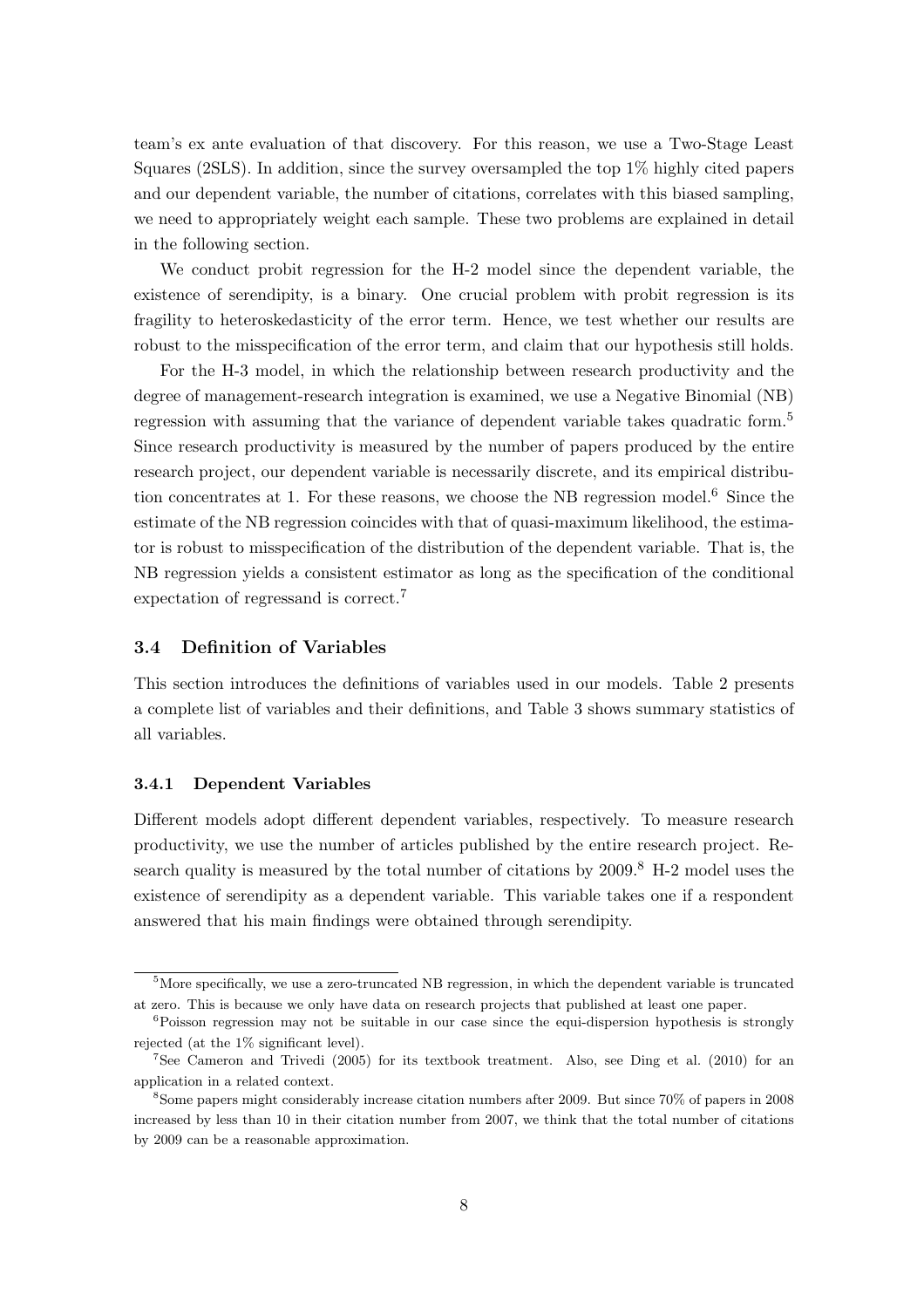#### **3.4.2 Independent Variables**

Management structure is measured by two mutually exclusive variables. *Integration* is a dummy variable that indicates one only if the researcher takes a leading role in the research management, designing the research project, organizing the research team, and/or acquiring research funds. On the other hand, *separation* is a dummy variable that indicates one only if the researcher plays no management role.<sup>9</sup>

Variables that describe a research project's characteristics are *project size, project duration, fund size, competitor threat*, and *inter-organizational communication*. *Project size* is a number of people involved in the project, which includes corroborative researchers (excluding coauthors), graduate students, undergraduates, and technicians. Since not all projects had been terminated by the time of the survey, *project duration* is calculated by subtracting the year when the project started from the year of the most recent corresponding publication. *Fund size* is the total sum of research funds prepared for the project. *Competitor threat* is a binary variable and takes one only if the researcher considered the possibility of competitors who may have had priority over the research results. If the project developed a community of researchers beyond the original laboratory, *interorganizational communication* indicates one, otherwise it takes zero.

Scientists are classified by the following characteristics: *age, degree, past awards, past transfers, past publications*, *affiliation*, and *country*. *Age* is respondent's age at the time of the survey. *Degree* is shown as one if the researcher has a Ph.D. or equivalent degree. *Award* is a binary variable that takes one if the researcher received a distinguished paper award or a conference award. If the respondent had changed academic or research position across organizations before the survey, *past tranfers* takes on the value of one. *Past publication* measures the number of referred papers in English published from 2006 to 2008. *Affiliation* equals one if the respondent works for universities. *Country* shows one for the respondents in the U.S. and shows zero for the respondents in Japan.

We control the respondent's research field based on the survey's classification. Table 1 shows a correspondence between its classification and the 22 ESI journal fields. All scientific areas are divided into ten fields: Chemistry, Materials Science, Physics & Space Science, Computer Science & Mathematics, Engineering, Environment/Ecology & Geosciences, Clinical Medicine & Psychiatry/Psychology, Agricultural Sciences & Plant & Animal Sciences, Basic Life Sciences, and Social Sciences.<sup>10</sup> We also take into account each researcher's research skill, as well as his or her specialty in theory or experimentation.

<sup>9</sup>Hence, both variables taking zero means that a researcher is involved in management to some extent.  $10$ Social Sciences may be a fairly broad field compared to other categories. However, since about  $95\%$ of respondents are natural scientists, this makes no significant difference.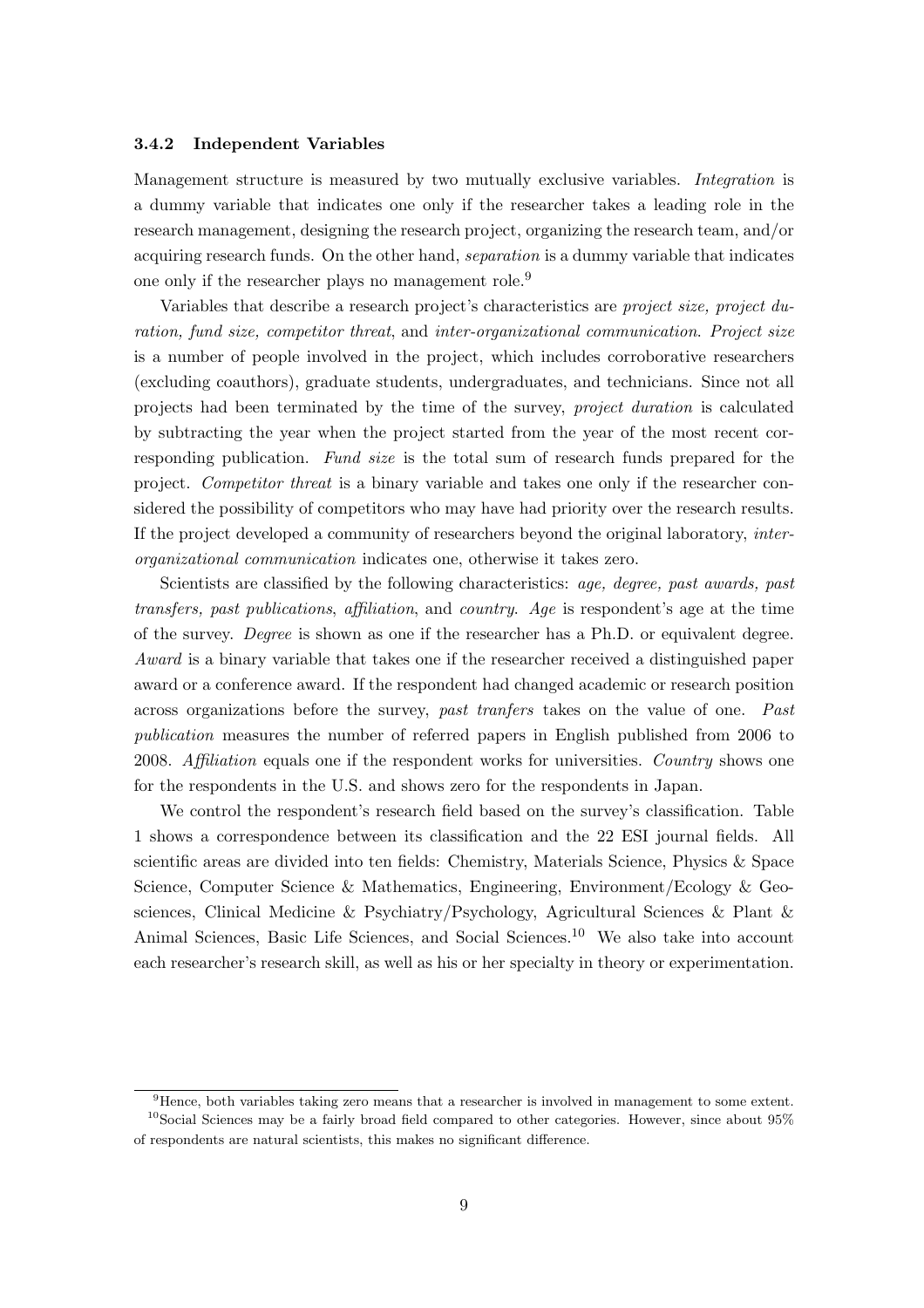#### **3.5 Estimation Issues**

#### **3.5.1 Endogeneity Bias**

Serendipity is likely to be endogenous in the following sense. It is reasonable to assume that a scientific finding is pursued only when the researcher evaluates its quality and then believes that it is worth pushing forward. If so, there can be two directions of endogenous effects from the measured citation to the reported serendipity. The first possibility is that the researcher may be less experienced in the field in which serendipity occurs than in his or her field of expertise; hence, the finding seems more novel to the researcher, who overestimates the value of the serendipitous finding. The second possibility is that the researcher pursues his/her serendipitous finding only if it is highly valuable, since shifting research direction seems more risky. We cannot determine which path of endogenity dominates the other, but both hypotheses suggest that, without crowding out the correlation between the existence of serendipity and the researcher's ex-ante evaluation of serendipitous finding, we underestimate or overestimate the effect of serendipity on research quality. Indeed, in H-1 model, the result of the variable addition test rejects the hypothesis that serendipity is an exogenous variable at the 5% significance level.

We use instrumental variables to deal with this problem.<sup>11</sup> Here, instrumental variables must correlate with the existence of serendipitous findings, but they must not affect the ex-ante evaluation of findings. With this criterion, we instrument serendipity with two variables, *skill diversity* and *knowledge inflow*. *Skill diversity* is a dummy variable that becomes one if the researcher stated that it was very important to communicate with researchers who have different research skills, for example, experimental researchers communicating with theorists. *Knowledge inflow* is also a dummy variable that becomes one if the researcher stated that it was very important to communicate with visiting researchers or postdoctoral researchers in his or her organization. Serendipity is highly likely to correlate with these two variables, since complementarity in knowledge and skills are key to improving creativity. Our argument is supported, for example, by Heinze et al. (2009), who observed that the most important types of communication to inspire a researcher's creativity includes specialists who are equipped with knowledge or skills that the researcher himself does not possess. We assume that these instruments and the ex-ante evaluation of findings are uncorrelated, since the former is related to the entire project, not only to the focal paper.<sup>12</sup>

#### **3.5.2 Sampling Bias**

One-third of the samples are randomly chosen from researchers who wrote a top 1% highly cited paper. Hence, our samples are not randomly drawn from the entire population. We

<sup>&</sup>lt;sup>11</sup>Angrist and Pischke (2008) provides a lengthy treatment on how to take advantage of instrumental variables from a practitioner's view.

 $12\text{As a robustness check, we also examine other instrument variables. Results are reported in Table 8.$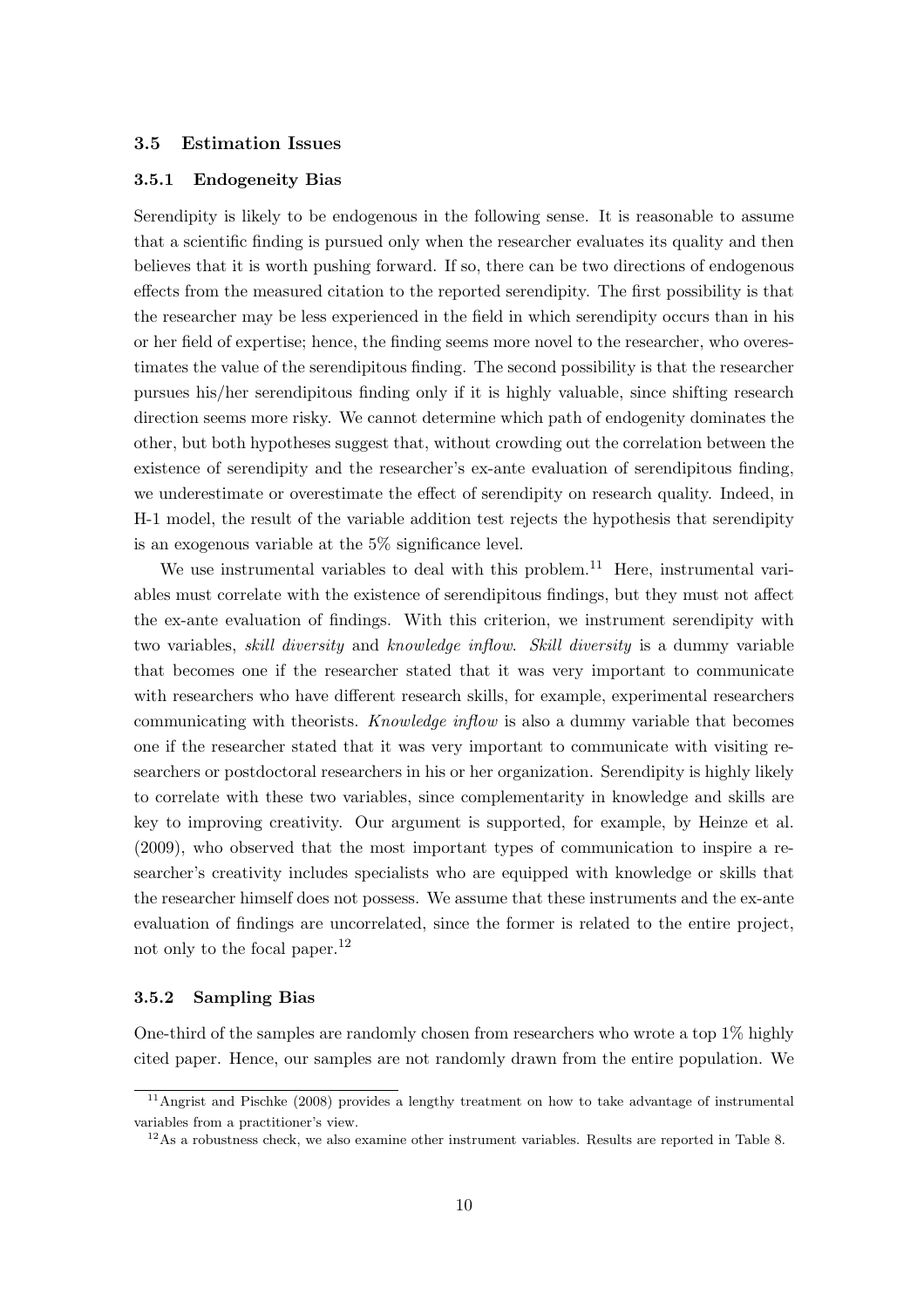must consider this problem to yield a consistent estimator for the H-1 model, since the stratification depends on the regressand (i.e., the number of citations). Ignoring this endogenous stratification yields biased estimator.

A straightforward provision for this problem is to introduce a weighting matrix whose *i* th diagonal element is  $Qj_i/Hj_i$ , where the numerator is the probability that a randomly drawn observation from the population falls into stratum *j* and the denominator is the fraction of observations in stratum  $j$  for each observation  $i$ .<sup>13</sup> Under reasonable regularity conditions, this weighted least squares estimator is ensured to be consistent and asymptotically normally distributed.<sup>14</sup> Also, with a slight modification on White's  $(1980)$ heteroskedasticity-consistent covariance matrix, a consistent estimator of covariance matrix can be obtained.

## **4 Results**

#### **4.1 Baseline Estimates**

We first summarize results on the H-1 regression. In this model, our unit of analysis is a focal paper, not the entire research project. Moreover, we only use observations for which the respondent is the first author of the focal paper. Table 4 shows the estimation result. We observe that serendipity has a positive effect on the number of citations at the 5% significance level in the 2SLS regression. This confirms our hypothesis H-1. We also note in Table 4 that the research quality is high when the researcher perceives the threat from competition, has experienced transfer between institutions, or has a strong publication record. In addition, the integration of management and research may have a positive effect on the research quality by offsetting the negative effect of increasing project size. Along with the estimated effect of past transfer, this observation may be consistent with the recent literature which argues that researchers who have more opportunities to communicate with other researchers tend to show higher creativity (Fleming et al. 2007, Powell et al. 1996).

Model H-2 examines the connection between management structure and serendipity. In Table 5, the column labeled "Model 2-1" exhibits the result of the probit regression for H-2. We observe that the integration of management has a positive effect on serendipity. However, the effect tends to attenuate as the project size increases. That is, the integration of management encourages researchers to pursue the serendipitous idea more often, only when management tasks are not too intense. Moreover, estimates in Table 5 indicate that serendipity is reported more often when the researchers are more open to knowledge inflow from visiting researchers and post-doctoral researchers, or to communication with researchers with different skill sets and outside their own laboratories. This result also

<sup>&</sup>lt;sup>13</sup>In our regressions, we have only two stratum, and weights are 0.032 for samples from the highly cited group, and 1.433 for others.

<sup>&</sup>lt;sup>14</sup>For the formal treatment, see Wooldridge  $(2010a,b)$ .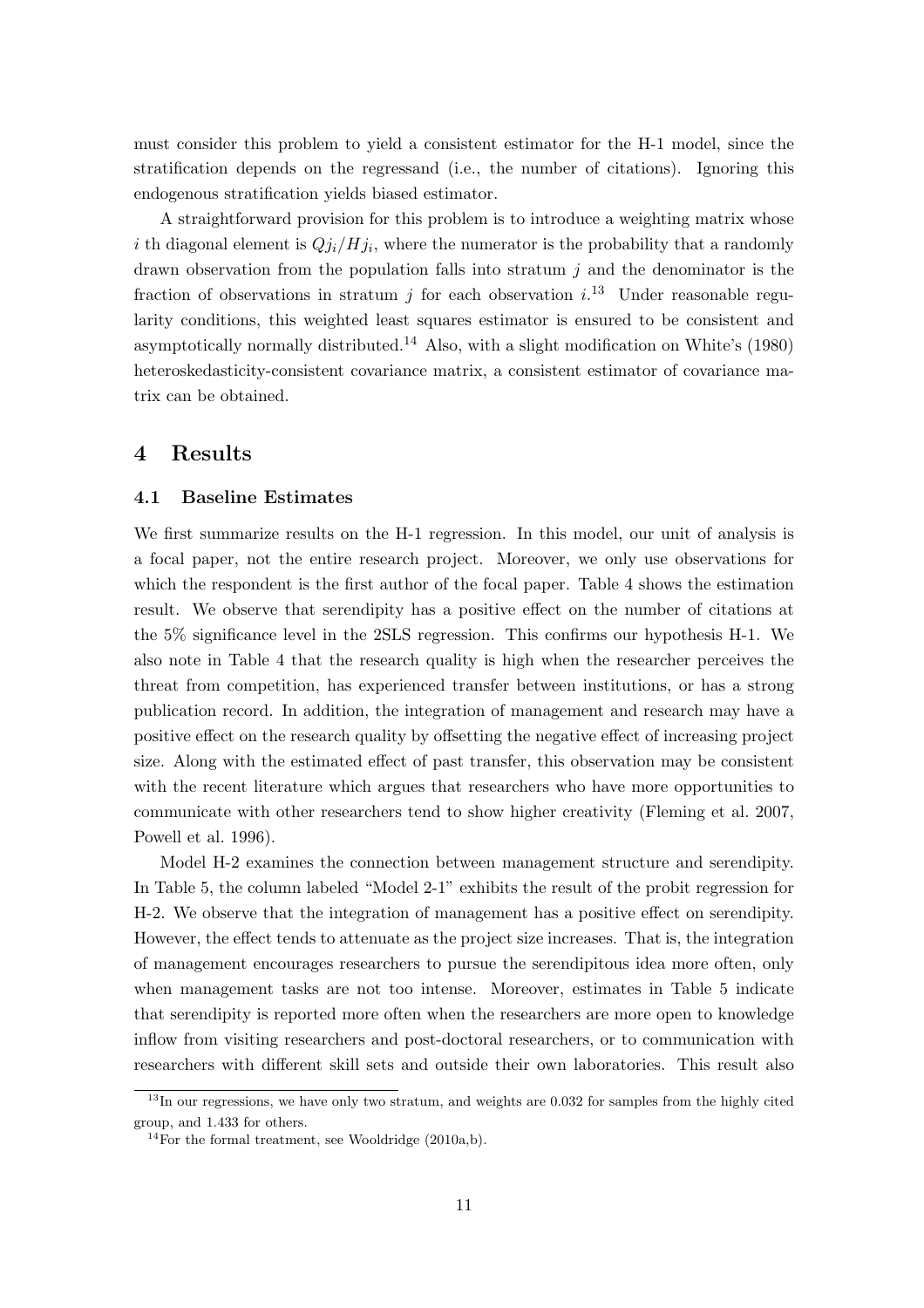justifies our use of instrumental variables.

The regression results of model H-3 are shown in Table 6. The unit of analysis here is the entire research project, unlike previous regressions. This is because H-3 is concerned with the effect of management structure on the productivity of the entire project. We use observations for which the respondent was the researcher who took a central role of the research and contributed the most. Our hypothesis is that the separation of management from research increases research productivity. The estimates reported in Table 6 conform to the hypothesis. Note that all coefficients in Table 6 can be interpreted as a semielasticity. The estimate of the interaction term between separation of management and project size is negative. However, since the estimate of the interaction term between separation of management and the squared project size is positive, as the project size gets bigger, separation increases the number of papers. That is, separating management from research is beneficial only when management is strongly needed.

#### **4.2 Robustness Checks**

We conduct various robustness checks. First, since the variance of citation number can be significantly different across fields, we standardize the citation by dividing the dependent variable of H-1 model, ln(*cite*2009), by its standard deviation by field. The results shown in Table 7 indicate that the estimates are qualitatively unchanged. In addition, we test the validity of our choice of instrumental variables. Four different choices are examined: *skill diversity* (Model 1-1), *knowledge inflow* (Model 1-2), *inter-organizational communication* and *skill diversity* (Model 1-3), and *inter-organizational communication* and *knowledge inflow* (Model 1-4). Table 8 shows the results respectively. Though some estimates show somewhat weaker coefficient, all of the four models imply that serendipity and the number of citations are positively correlated, so that our hypothesis is maintained.

Second, for the H-2 probit, we test the robustness to the heteroskedasticity of the error term. Now the error term is assumed to be heteroskedastic with a variance of

$$
\sigma_i^2 = \exp(z_i \delta),
$$

where  $z_i$  is an exogenous variable. We choose two candidates for  $z_i$ , project duration and *research fund*. In both cases, the likelihood-ratio test rejects the hypothesis that the error term is homoskedastic at the 5% significance level. Models 2-2 and 2-3 in Table 5 show these results, and all the results are still consistent with our hypothesis.

Finally, we alter the dependent variable in model H-3 to the number of referred papers in all languages instead of only in English. The estimates in Table 6 show that all the important results of this paper are still qualitatively unchanged.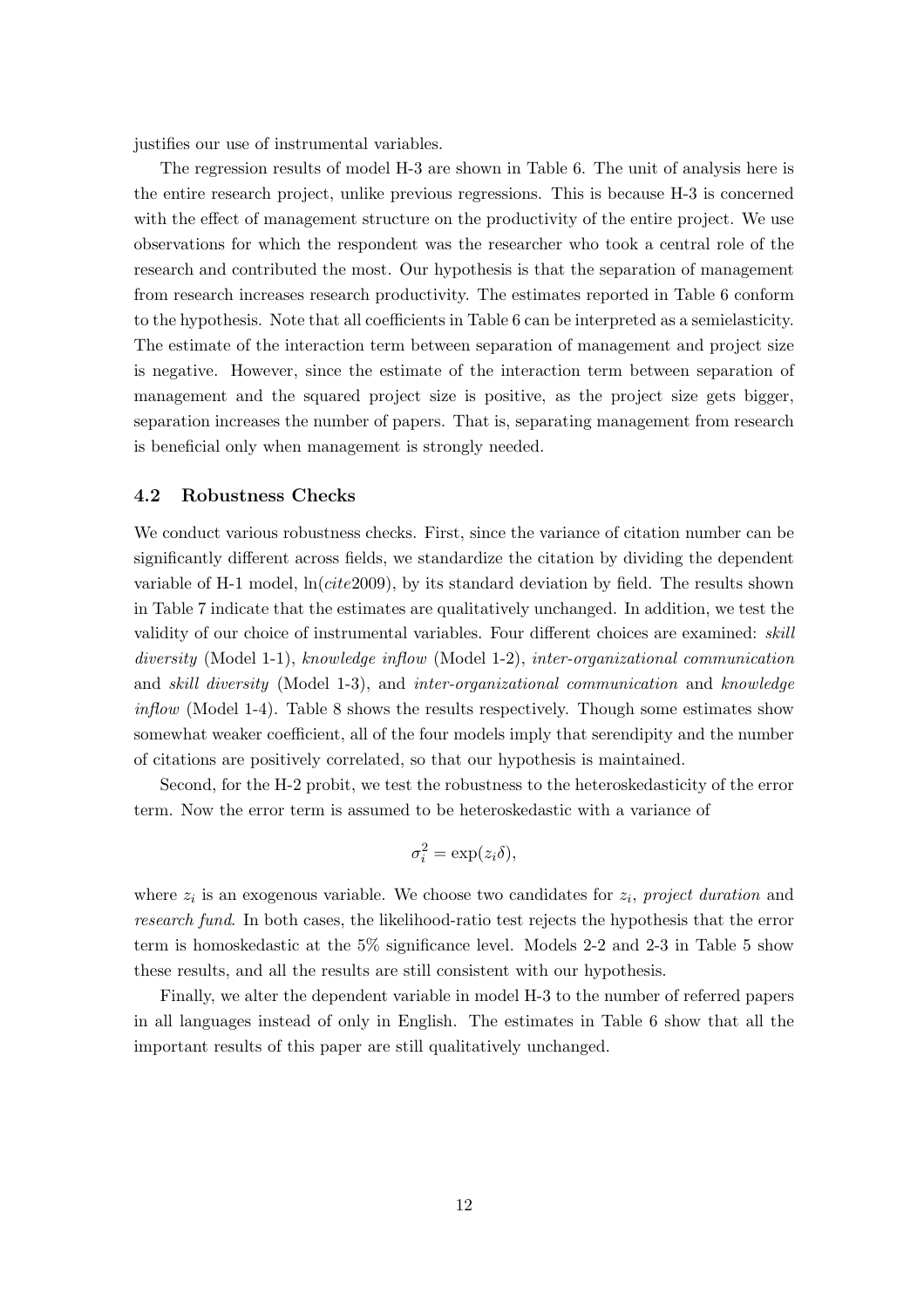### **5 Conclusion**

This paper has investigated the influence of management-science integration on serendipity and productivity in scientific research. The major estimated results show that the integration of a managerial and a leading research role has a positive effect on serendipity. However, this effect diminishes as the project increases in size and scope. This implies that integration reduces coordination costs between management and research and provides flexibility in research to scientists, while the advantage of the division of labor in management and science increases as the project size increases. It also shows that the separation of management from research has a larger, positive effect on the number of papers as the project becomes bigger. These results show the tradeoff between serendipity and productivity in science via who plays the managerial role and leading research role in research management.

Serendipity plays an essential role in discoveries not only in science, but also in technology, management, business practices, art, and daily life (Jacobs 2010, Svensson and Wood 2005, Van Andel 1992). This paper examines management and research in science, and its findings have implications for corporate R&D and university research administrators. The findings of this paper imply that bureaucratic coordination, which enlarges information asymmetry and incommensurability between management and research, profits from serendipitous encounters. It is quite consistent with contingency theory between complexity of environment (e.g., demand, strategic positioning, and technology) and organizational structure (Burns and Stalker 1961, Lawrence and Lorsch 1967, Scott 1981). Decentralized and less formalized management that allows a high degree of flexibility is suitable when an organization faces many exceptional problems and problem solving is not easy (Perrow 1967, Woodward 1965). This suggests that decision-making should be done where important information is gathered and knowledge is created if environmental change is uncertain but highly frequent. The more embedded the knowledge, the greater autonomy of the R&D unit (Birkinshaw et al. 2002). However, operational administrators are usually trained to complete the project's goal. In fact, they attempt to manage in a way that will eliminate uncertainty in their affairs so that they can meet budgets and target deadlines (Udwadia 1990). This may be one of the reasons that it is difficult for corporate R&D overseen by a central business manager to profit from serendipitous findings at the laboratory. It suggests that Alexander Fleming would have faced difficulties in changing his original research plan to pursue the serendipitous findings if he had been working in a corporate laboratory and his research had been led by a competent project manager. In other words, Fleming would have not pursued the serendipitous findings, but he would have delivered more papers concerning the original research project if a managerial role had been played by a specialized director. It also suggests that it is quite important for a university research administrator to fully understand the nature of discovery in science and the tradeoff between serendipity and productivity in science via who plays the man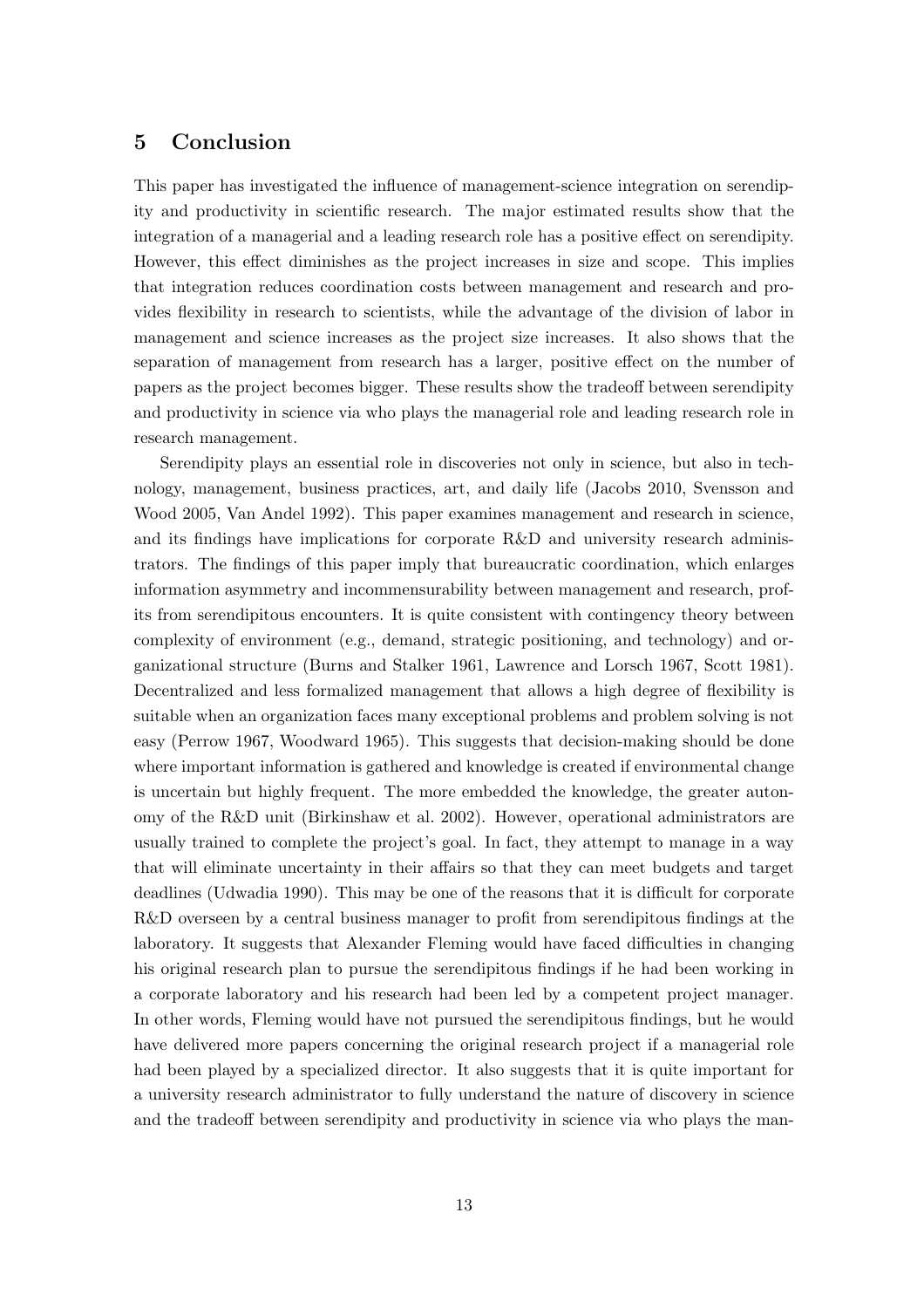agerial and leading research roles in research management (Kaplan 1959, Kulakowski and Chronister 2006).

To conclude this paper, we mention some limitations that future research should address more explicitly. A key result suggests that if scientific research is bureaucratically controlled in a research organization, serendipitous encounters will not be realized. In other words, even when a managerial role and a leading research role are played by different people, serendipity will be realized if a manager shares tacit and domain-specific knowledge with leading scientists and understands the nature of scientific discovery. This paper presupposes a certain degree of incommensurability, which was proposed by "Khunian paradigm arguments" (Kuhn 1970) between a manager and leading scientists. However, the degree of incommensurability depends on a manager's expertise and capabilities. Since the scientists' survey does not allow investigating a manager's capabilities, this paper does not explore the quality of managers in a research organization. Organizations for university research administrators such as SRA (Society of Research Administrators), NCURA (National Council of University Research Administrators) in the U.S., and ARAM (Association of Research Managers and Administrators) in the U.K, has been established since the 1960s. And not only these organizations but also governments e.g., the Development of a Research Administration System program launched by Ministry of Education, Culture, Sports, Science, and Technology-Japan) are beginning to consider that a managerial role should be played by a specialist who can share tacit and domain-specific knowledge with leading scientists; scientists could then focus on large-scale research projects, which could have managerial flexibility for realizing serendipitous encounters. Previous literature on how scientists with different expertise and different paradigms communicate has indicated that scientists communicate in groups called "trading zones" where they can agree on rules of exchange, learn language, and share tacit knowledge (Collins and Gorman 2007, Galison 1997, 1999). However, since the extent to which managers and scientists can reduce the degree of incommensurability depends on a manager's ability, it is important to explore a manager's expertise and capabilities on the research outcome in detail.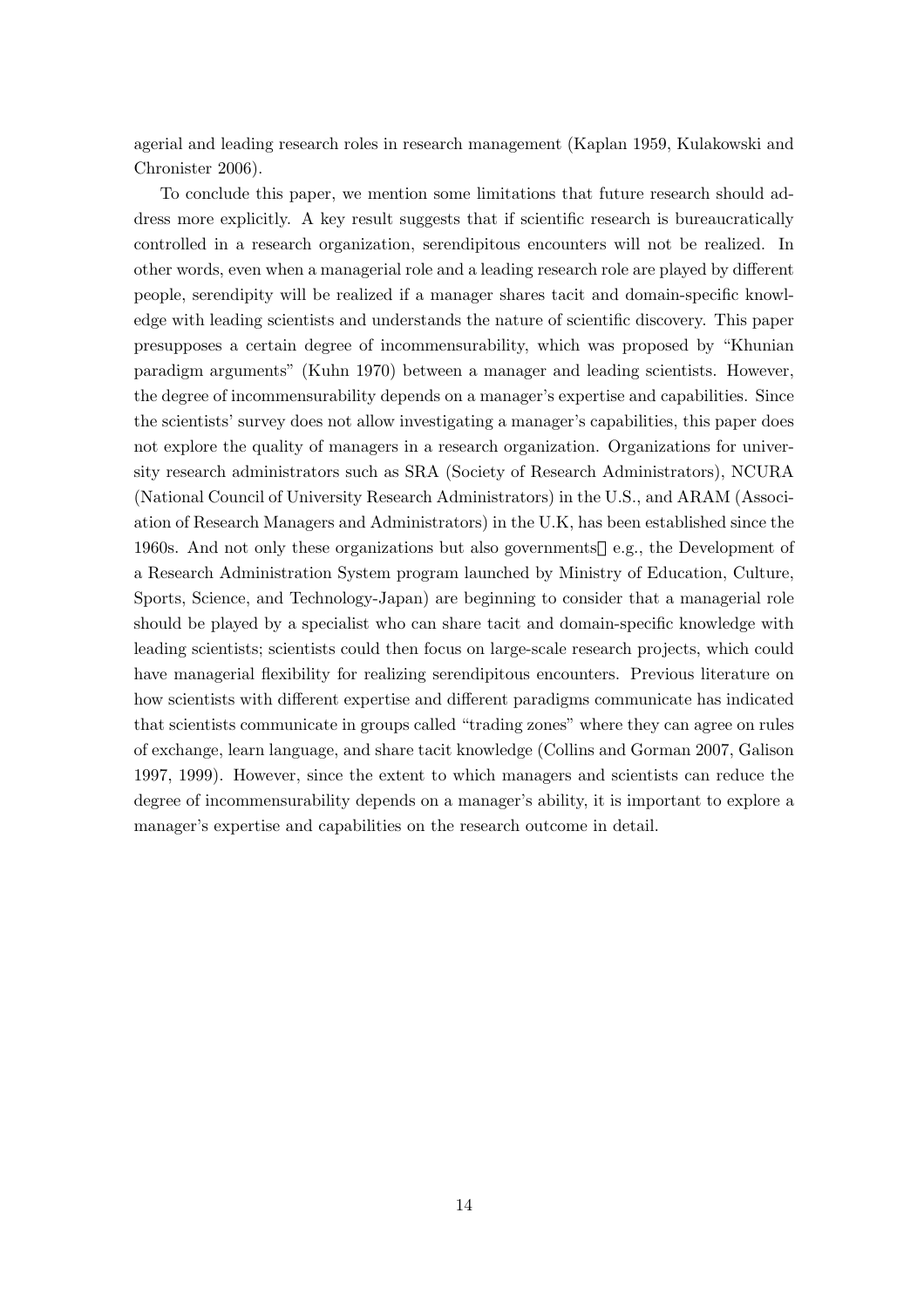| 22 ESI Journal Fields   | 10 Fields                               | Number of Papers | Percentage |
|-------------------------|-----------------------------------------|------------------|------------|
| Agricultural Sciences   | Agricultural Sciences &                 | 349              | 7.9        |
| Plant & Animal Science  | Plant & Animal Science                  |                  |            |
| Biology & Biochemistry  | <b>Basic Life Science</b>               | 910              | 20.6       |
| Immunology              |                                         |                  |            |
| Microbiology            |                                         |                  |            |
| Neuroscience & Behavior |                                         |                  |            |
| Pharmacology & Genetics |                                         |                  |            |
| Chemistry               | Chemistry                               | 441              | 10.0       |
| Clinical Medicine       | Clinical Medicine &                     | 710              | 16.1       |
| Psychiatry/Psychology   | Psychiatry/Psychology                   |                  |            |
| Computer Science        | Computer Science &                      | 208              | 4.7        |
| Mathmatics              | Mathmatics                              |                  |            |
| Economics & Business    | Social Sciences                         | 250              | 5.7        |
| Social Science, general |                                         |                  |            |
| Engineering             | Engineering                             | 368              | 8.3        |
| Environment/Ecology     | Environment/Ecology $\&$                | 308              | 7.0        |
| Geosciences             | Geosciences                             |                  |            |
| Material Science        | Material Science                        | 214              | 4.9        |
| Multidisciplinary       | (Journal field was assigned based on    | 13               | 0.3        |
|                         | the analysis of the backward citations) |                  |            |
| Physics                 | Physics &                               | 639              | 14.5       |
| Space Science           | Space Science                           |                  |            |
| Total                   |                                         | 4410             | 100        |

Table 1: List of Fields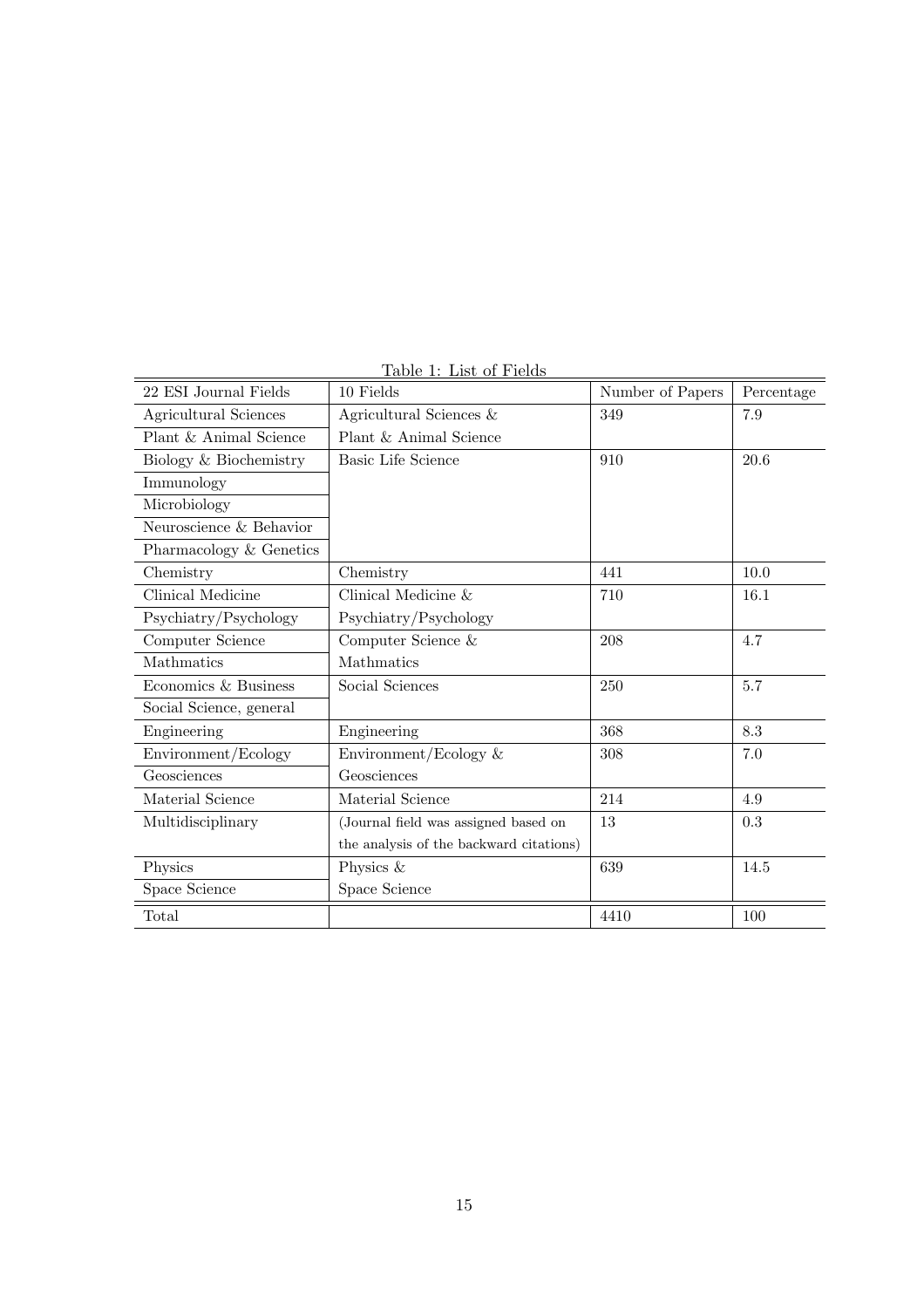|                         | Table 2: Definitions of Variables                                      |
|-------------------------|------------------------------------------------------------------------|
| Variable                | Definition                                                             |
| serendipity             | Equals one if his/her main findings are obtained through serendipity.  |
| $#$ of published papers | The number of papers published in a research project.                  |
| $#$ of citation         | Cumulative number of citations in 2009.                                |
| project size            | Sum of the number of corraborative researchers, graduate students,     |
|                         | undergraduates, and technicians involved in the project.               |
| project duration        | Years since the research project was launched.                         |
| research fund           | The total sum of research funds prepared for the project.              |
| separation              | Takes one if the researcher takes a leading role in the research man-  |
|                         | agement, designing the research project, organizing the research team, |
|                         | and/or acquiring research funds.                                       |
| integration             | Takes one if the researcher plays no managment role.                   |
| competitor threat       | Takes one if the researcher considered the possibility of competitors  |
|                         | who may have had priority over the research results.                   |
| skill diversity         | Takes one if the researcher states that communication with researchers |
|                         | who have different research skills was important for conceiving the    |
|                         | research project.                                                      |
| knowledge inflow        | Takes one if the researcher states that communication with visiting    |
|                         | researchers or postdoctoral researchers was important for conceiving   |
|                         | the research project.                                                  |
| inter-org comm          | Takes one if the researcher built a research community beyond own      |
|                         | laboratory.                                                            |
| past publication        | The number of referred papers in English that the researcher published |
|                         | from 2006 to 2008.                                                     |
| degree                  | Takes one if the researcher has a Ph.D. or equivalent degree.          |
| award                   | Takes one if the researcher received a distinguished paper award or a  |
|                         | conference award.                                                      |
| age                     | Respondent's age at the time of survey.                                |
| year in paper           | The amount of years to publish the paper.                              |
| affiliation             | Takes one if the researcher works for universities.                    |
| country                 | Takes one for the respondents in the U.S. and shows zero for the re-   |
|                         | spondents in Japan.                                                    |
| theory                  | Takes one if the researcher specializes in theoretical work.           |
| experiment              | Takes one if the researcher specializes in experiments.                |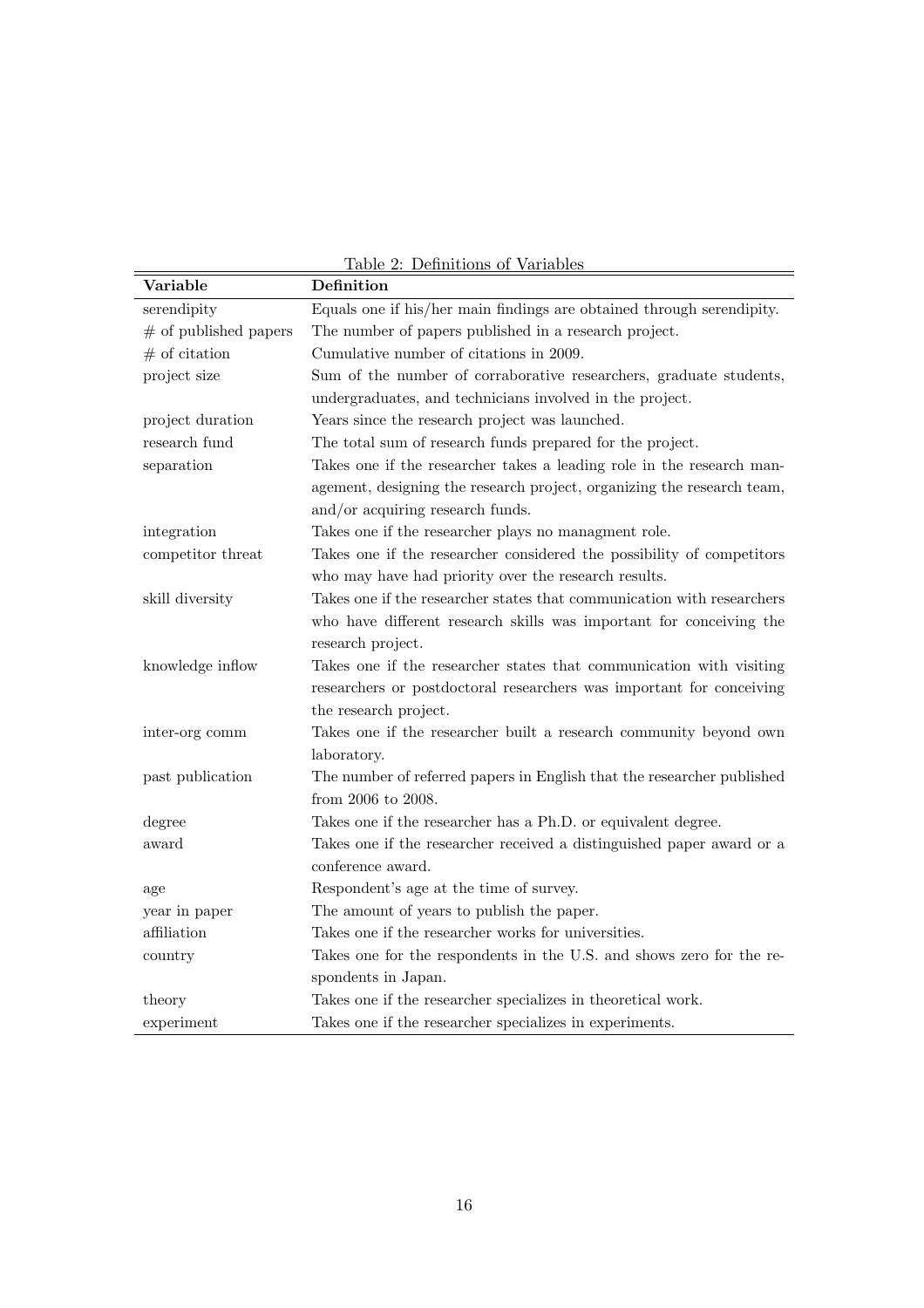| Variable                | Mean    | Std. Dev. | Min.             | Max.                | ${\bf N}$ |
|-------------------------|---------|-----------|------------------|---------------------|-----------|
| serendipity             | 0.558   | 0.497     | $\overline{0}$   | $\mathbf{1}$        | 4401      |
| $#$ of published papers | 15.012  | 39.889    | $\mathbf{1}$     | 900                 | 4334      |
| $#$ of citation         | 59.009  | 108.288   | $\mathbf{1}$     | 2034                | 4343      |
| project size            | 4.386   | 19.706    | $\overline{0}$   | 600                 | 3804      |
| project duration        | 6.988   | 4.903     | $\overline{0}$   | 47                  | 3420      |
| research fund $(\$)$    | 1894156 | 11167946  | $\overline{0}$   | $300 \times 10^{6}$ | 4288      |
| separation              | 0.062   | 0.241     | $\overline{0}$   | $\mathbf{1}$        | 4408      |
| integration             | 0.696   | 0.46      | $\theta$         | $\mathbf 1$         | 4408      |
| competitor threat       | 1.089   | 1.878     | $\theta$         | 5                   | 4408      |
| skill diversity         | 0.589   | 0.492     | $\overline{0}$   | $\mathbf{1}$        | 4408      |
| knowledge inflow        | 0.552   | 0.497     | $\overline{0}$   | $\mathbf 1$         | 4408      |
| inter-org comm          | 0.555   | 0.497     | $\theta$         | $\mathbf{1}$        | 4408      |
| past publication        | 25.853  | 46.786    | $\overline{0}$   | 750                 | 4330      |
| degree                  | 0.134   | 0.628     | $\overline{0}$   | $\overline{4}$      | 4337      |
| award                   | 0.377   | 0.485     | $\theta$         | $\mathbf{1}$        | 4249      |
| age                     | 51.452  | 10.264    | 16               | 91                  | 4286      |
| country                 | 0.528   | 0.499     | $\theta$         | $\mathbf{1}$        | 4408      |
| year in paper           | 2.956   | 3.302     | $\theta$         | 38                  | 4045      |
| affiliation             | 0.731   | 0.444     | $\overline{0}$   | $\mathbf{1}$        | 4408      |
| theory                  | 0.193   | 0.395     | $\overline{0}$   | $\mathbf{1}$        | 4408      |
| experiment              | 0.652   | 0.476     | $\boldsymbol{0}$ | $\mathbf{1}$        | 4408      |

Table 3: Summary Statistics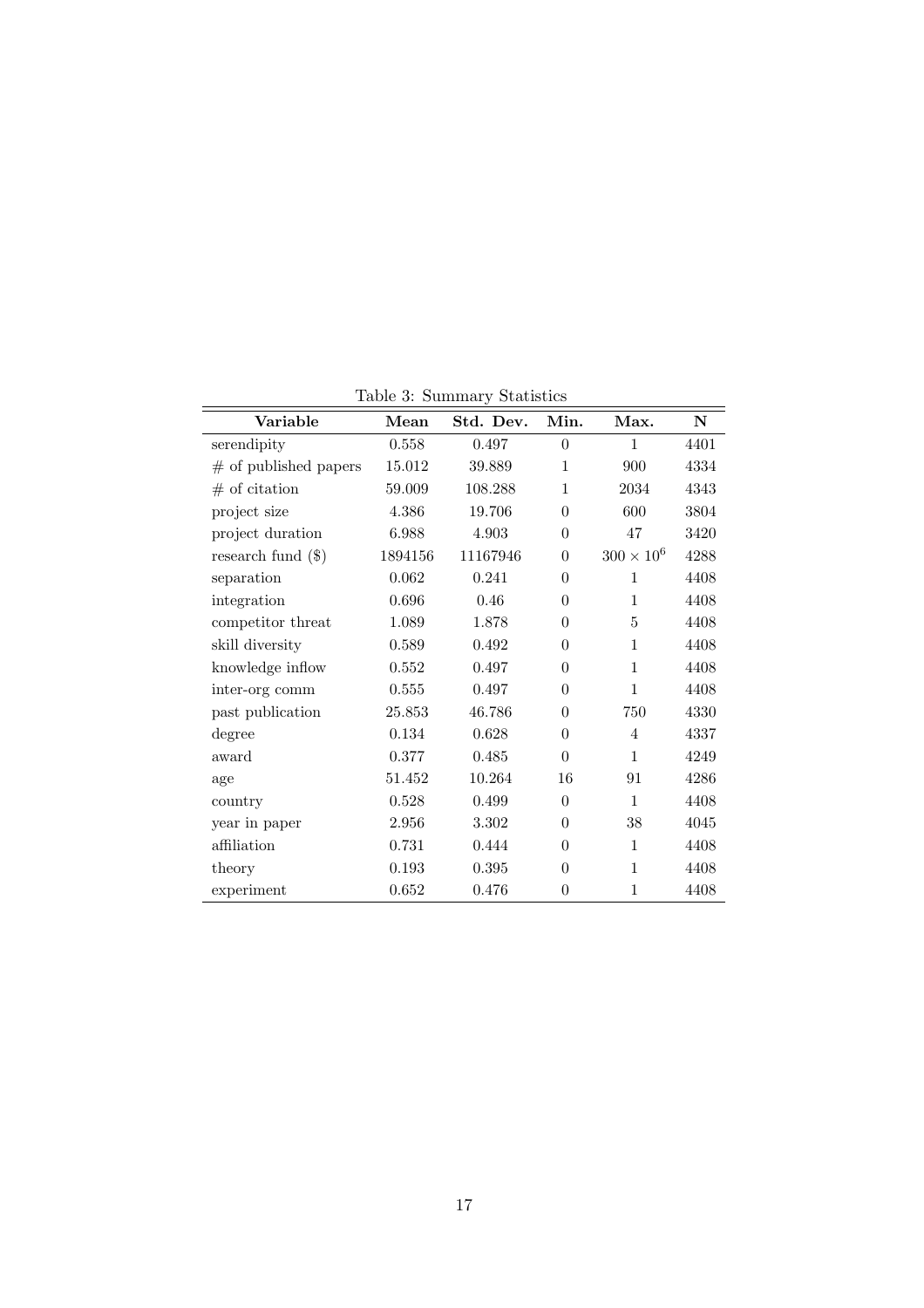|                                             | $\mathbf{r}$ and $\mathbf{r}$ and $\mathbf{r}$ are $\mathbf{r}$ and $\mathbf{r}$ are $\mathbf{r}$<br>on recover on gainly<br><b>OLS</b><br>2SLS |          |              |          |
|---------------------------------------------|-------------------------------------------------------------------------------------------------------------------------------------------------|----------|--------------|----------|
| serendipity                                 | 0.0341                                                                                                                                          | (0.0727) | $1.4209**$   | (0.6224) |
| project size                                | $-0.0305**$                                                                                                                                     | (0.0128) | $-0.0401***$ | (0.0150) |
| separation                                  | $-0.2654$                                                                                                                                       | (0.1939) | $-0.3046$    | (0.2160) |
| $separation \times pj$ size                 | $-0.0084$                                                                                                                                       | (0.0908) | $-0.0309$    | (0.1054) |
| separation $\times$ (pj size) <sup>2</sup>  | 0.0042                                                                                                                                          | (0.0065) | 0.0055       | (0.0078) |
| integration                                 | $-0.0699$                                                                                                                                       | (0.1124) | $-0.1832$    | (0.1370) |
| $integration \times pj$ size                | $0.0307**$                                                                                                                                      | (0.0133) | $0.0381**$   | (0.0155) |
| integration $\times$ (pj size) <sup>2</sup> | $-0.0000$                                                                                                                                       | (0.0000) | 0.0000       | (0.0000) |
| year in paper                               | $-0.0132$                                                                                                                                       | (0.0255) | $-0.0345$    | (0.0304) |
| (year in paper) <sup>2</sup>                | $-0.0005$                                                                                                                                       | (0.0015) | $-0.0003$    | (0.0017) |
| competitor threat                           | $0.0786***$                                                                                                                                     | (0.0202) | $0.0586**$   | (0.0245) |
| ln(fund)                                    | $0.0498**$                                                                                                                                      | (0.0210) | 0.0304       | (0.0260) |
| age                                         | $-0.0647**$                                                                                                                                     | (0.0294) | $-0.0361$    | (0.0360) |
| $(\text{age})^2$                            | $0.0005*$                                                                                                                                       | (0.0003) | 0.0002       | (0.0003) |
| degree                                      | $-0.0515$                                                                                                                                       | (0.0454) | $-0.0372$    | (0.0519) |
| award                                       | 0.0140                                                                                                                                          | (0.0769) | $-0.0061$    | (0.0897) |
| past move                                   | 0.0944                                                                                                                                          | (0.0758) | $0.2075**$   | (0.0980) |
| past publication                            | $0.0030***$                                                                                                                                     | (0.0009) | $0.0023**$   | (0.0010) |
| country                                     | $0.2944***$                                                                                                                                     | (0.0883) | $0.6487***$  | (0.1873) |
| affiliation                                 | $-0.1675**$                                                                                                                                     | (0.0849) | $-0.1968**$  | (0.0989) |
| theory                                      | 0.0315                                                                                                                                          | (0.1339) | 0.0618       | (0.1588) |
| experiment                                  | $0.1508\,$                                                                                                                                      | (0.1140) | 0.1671       | (0.1370) |
| Observations                                | 1405                                                                                                                                            |          | 1405         |          |
| F-statistic                                 | 25.9377                                                                                                                                         |          | 5.5658       |          |

Table 4: Effect of Serendipity on Research Quality

Standard errors in parentheses  $* p < 0.10, ** p < 0.05, ** p < 0.01$ **Note:** Researcher's fields are controlled but results are not reported.

*fund* is the average amount of fund per paper.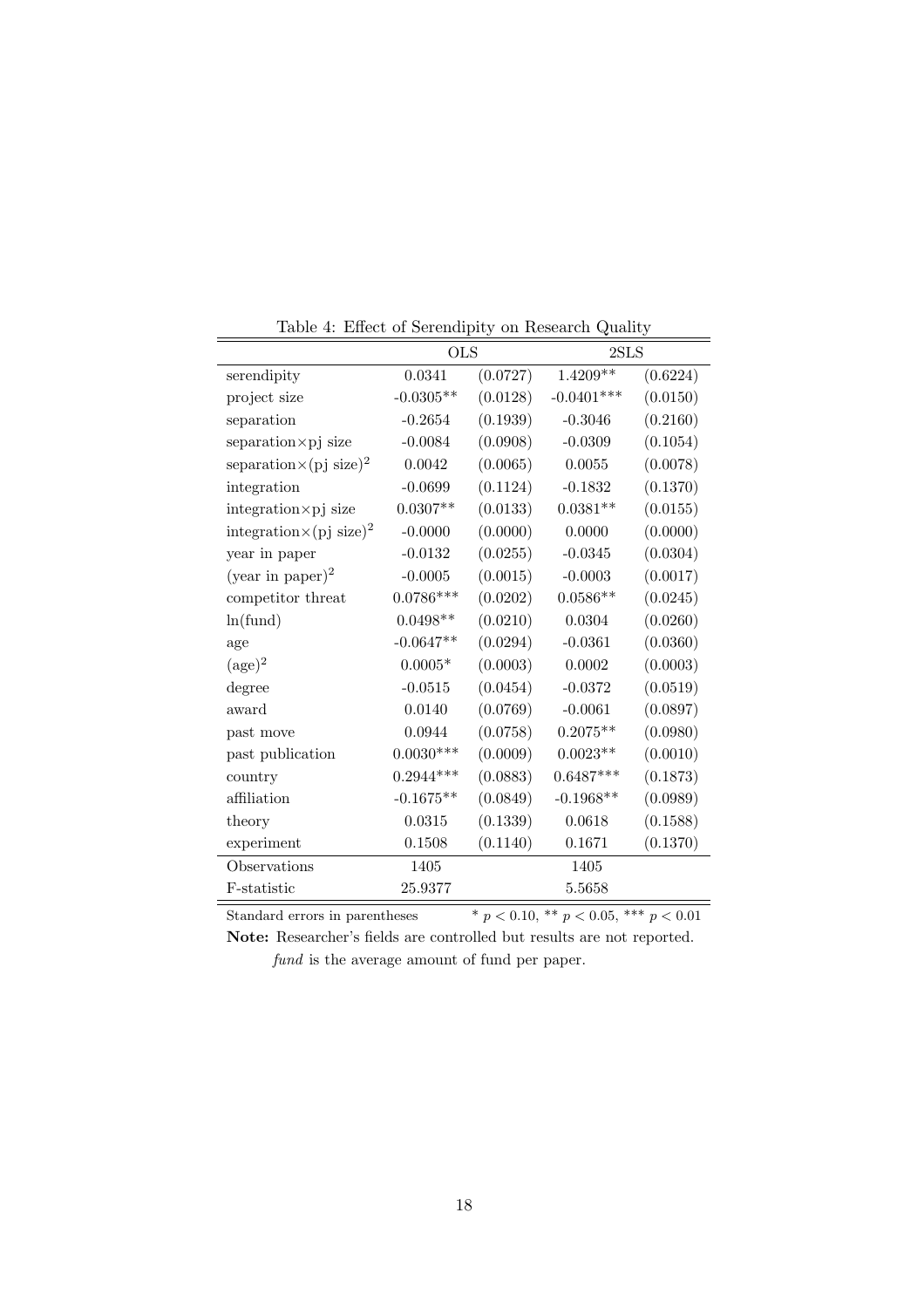|                              | Model 2-1    |          | Model 2-2    |          | Model 2-3    |          |
|------------------------------|--------------|----------|--------------|----------|--------------|----------|
| project size                 | 0.0077       | (0.0049) | 0.0073       | (0.0060) | 0.0077       | (0.0066) |
| separation                   | 0.0438       | (0.0616) | 0.0097       | (0.0705) | 0.0541       | (0.0604) |
| $separation \times pj$ size  | 0.0076       | (0.0128) | 0.0225       | (0.0187) | 0.0074       | (0.0146) |
| integration                  | $0.0769**$   | (0.0387) | $0.0886**$   | (0.0392) | $0.0744*$    | (0.0389) |
| $integration \times pj$ size | $-0.0082*$   | (0.0050) | $-0.0076$    | (0.0060) | $-0.0082$    | (0.0066) |
| knowledge sharing            | $0.0720**$   | (0.0284) | $0.0773***$  | (0.0262) | $0.0625**$   | (0.0291) |
| skill diversity              | $0.1106***$  | (0.0266) | $0.0627**$   | (0.0290) | $0.1117***$  | (0.0255) |
| inter-org comm               | $0.0926***$  | (0.0289) | $0.0914***$  | (0.0308) | $0.0948***$  | (0.0293) |
| year in paper                | 0.0101       | (0.0085) | $-0.0174***$ | (0.0065) | 0.0122       | (0.0089) |
| (year in paper) <sup>2</sup> | 0.0001       | (0.0005) | $0.0008***$  | (0.0003) | $-0.0001$    | (0.0005) |
| competitor threat            | $0.0115*$    | (0.0069) | 0.0042       | (0.0070) | $0.0114*$    | (0.0067) |
| ln(fund)                     | 0.0077       | (0.0071) | $0.0145**$   | (0.0068) | $0.0148*$    | (0.0083) |
| age                          | $-0.0142$    | (0.0113) | $-0.0080$    | (0.0097) | $-0.0124$    | (0.0108) |
| $(\text{age})^2$             | 0.0002       | (0.0001) | 0.0001       | (0.0001) | 0.0001       | (0.0001) |
| degree                       | $-0.0024$    | (0.0167) | $-0.0012$    | (0.0172) | $-0.0013$    | (0.0162) |
| award                        | 0.0147       | (0.0273) | $-0.0055$    | (0.0261) | 0.0064       | (0.0267) |
| past publication             | 0.0005       | (0.0004) | $-0.0002$    | (0.0002) | 0.0006       | (0.0005) |
| past move                    | $-0.0391$    | (0.0262) | $-0.0127$    | (0.0258) | $-0.0278$    | (0.0262) |
| country                      | $-0.3117***$ | (0.0330) | $-0.2429***$ | (0.0422) | $-0.3006***$ | (0.0326) |
| affiliation                  | 0.0092       | (0.0294) | 0.0065       | (0.0261) | 0.0151       | (0.0293) |
| theory                       | $-0.0182$    | (0.0495) | 0.0121       | (0.0484) | $-0.0182$    | (0.0495) |
| experiment                   | $-0.0046$    | (0.0414) | $\,0.0158\,$ | (0.0382) | $-0.0021$    | (0.0415) |
| Observations                 | 1435         |          | 1265         |          | 1435         |          |
| Log Likelihood               | $-881.1193$  |          | $-768.8073$  |          | $-878.7751$  |          |

Table 5: Effect of Management Structure on Serendipity

Standard errors in parentheses \*  $p < 0.10$ , \*\*  $p < 0.05$ , \*\*\*  $p < 0.01$ 

**Note:** All coefficients are average marginal effect.

Researcher's fields are controlled but results are not reported. *fund* is the average amount of fund per paper.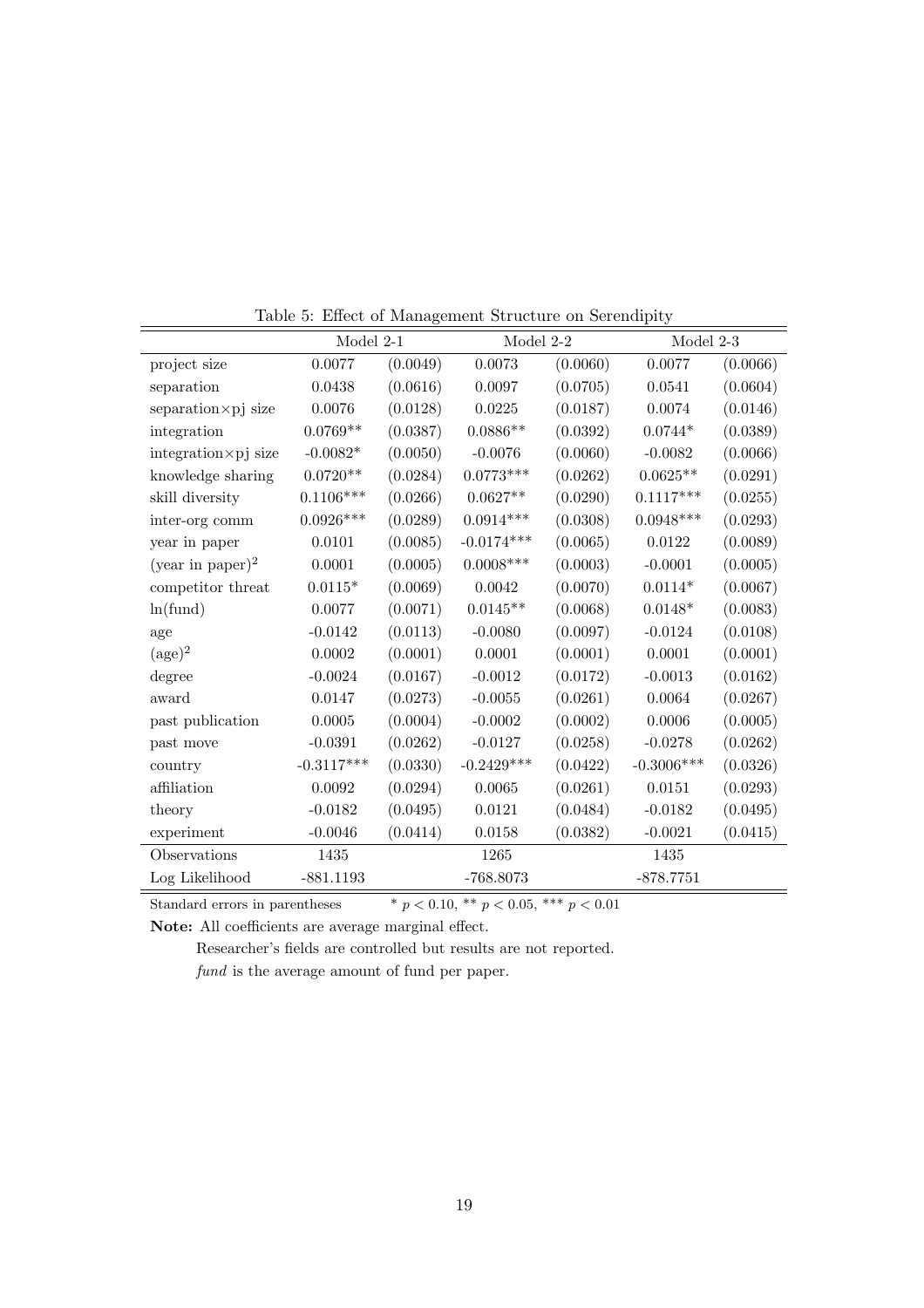| Lable 0. Effect of Management Structure on Research I Toductivity |                          |          |                          |          |  |  |
|-------------------------------------------------------------------|--------------------------|----------|--------------------------|----------|--|--|
|                                                                   | English Papers           |          | All Referred Papers      |          |  |  |
| project size                                                      | $-0.0075$                | (0.0154) | 0.0090                   | (0.0134) |  |  |
| separation                                                        | 0.1898                   | (0.1966) | 0.2454                   | (0.1843) |  |  |
| separation×pj size                                                | $-0.2530***$             | (0.0980) | $-0.2336***$             | (0.0907) |  |  |
| separation $\times$ (pj size) <sup>2</sup>                        | $0.0246***$              | (0.0075) | $0.0224***$              | (0.0070) |  |  |
| integration                                                       | $-0.0051$                | (0.1120) | 0.0268                   | (0.1035) |  |  |
| integration $\times$ pj size                                      | 0.0245                   | (0.0156) | 0.0086                   | (0.0136) |  |  |
| integration $\times$ (pj size) <sup>2</sup>                       | $-0.294\times10^{-4***}$ | (0.0000) | $-0.297\times10^{-4***}$ | (0.0000) |  |  |
| project duration                                                  | $0.0940***$              | (0.0166) | $0.1099***$              | (0.0157) |  |  |
| $(\text{project duration})^2$                                     | $-0.0009$                | (0.0006) | $-0.0014**$              | (0.0006) |  |  |
| competitor threat                                                 | $0.0681***$              | (0.0161) | $0.0562***$              | (0.0151) |  |  |
| inter-org comm                                                    | $0.2555***$              | (0.0778) | $0.3154***$              | (0.0730) |  |  |
| ln(fund)                                                          | $0.2060***$              | (0.0168) | $0.1739***$              | (0.0154) |  |  |
| past publication                                                  | $0.0056***$              | (0.0009) | $0.0047***$              | (0.0008) |  |  |
| country                                                           | $-0.5821***$             | (0.0863) | $-0.8596***$             | (0.0811) |  |  |
| award                                                             | 0.0960                   | (0.0679) | $0.1467**$               | (0.0646) |  |  |
| degree                                                            | $-0.0426$                | (0.0487) | $-0.0638$                | (0.0456) |  |  |
| affiliation                                                       | $-0.1516**$              | (0.0759) | $-0.2236***$             | (0.0707) |  |  |
| Observations                                                      | 1731                     |          | 1731                     |          |  |  |
| Log Likelihood                                                    | -5933.2799               |          | $-6241.8738$             |          |  |  |
|                                                                   |                          |          |                          |          |  |  |

Table 6: Effect of Management Structure on Research Productivity

Standard errors in parentheses  $* p < 0.10, ** p < 0.05, ** p < 0.01$ **Note:** All coeficients are semielasticity.

Researcher's fields are controlled but results are not reported.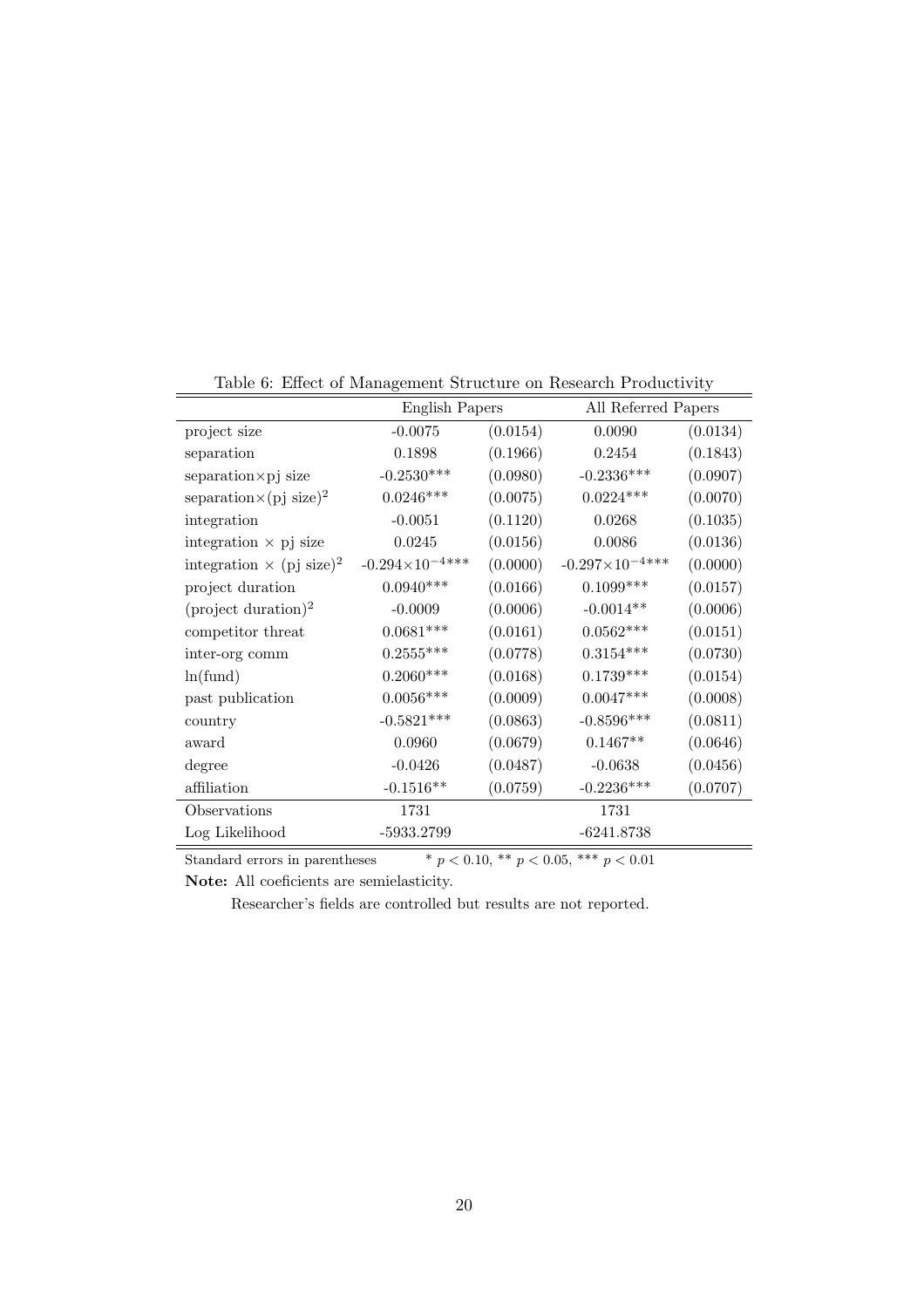|                                             | <b>OLS</b>  |          |              | 2SLS     |  |
|---------------------------------------------|-------------|----------|--------------|----------|--|
| serendipity                                 | 0.0155      | (0.0437) | $0.8285**$   | (0.3707) |  |
| project size                                | $-0.0173**$ | (0.0074) | $-0.0230***$ | (0.0087) |  |
| separation                                  | $-0.1562$   | (0.1135) | $-0.1792$    | (0.1259) |  |
| separation×pj size                          | $-0.0102$   | (0.0532) | $-0.0234$    | (0.0617) |  |
| separation $\times$ (pj size) <sup>2</sup>  | 0.0028      | (0.0038) | 0.0036       | (0.0046) |  |
| integration                                 | $-0.0351$   | (0.0669) | $-0.1015$    | (0.0813) |  |
| $integration \times pj$ size                | $0.0175**$  | (0.0077) | $0.0218**$   | (0.0090) |  |
| integration $\times$ (pj size) <sup>2</sup> | $-0.0000$   | (0.0000) | 0.0000       | (0.0000) |  |
| year in paper                               | $-0.0084$   | (0.0154) | $-0.0209$    | (0.0182) |  |
| (year in paper) <sup>2</sup>                | $-0.0003$   | (0.0009) | $-0.0002$    | (0.0010) |  |
| competitor threat                           | $0.0471***$ | (0.0120) | $0.0353**$   | (0.0146) |  |
| ln(fund)                                    | $0.0325**$  | (0.0127) | 0.0212       | (0.0154) |  |
| age                                         | $-0.0384**$ | (0.0176) | $-0.0216$    | (0.0215) |  |
| $(\text{age})^2$                            | $0.0003*$   | (0.0002) | 0.0001       | (0.0002) |  |
| degree                                      | $-0.0262$   | (0.0270) | $-0.0178$    | (0.0307) |  |
| award                                       | 0.0118      | (0.0464) | 0.0000       | (0.0537) |  |
| past move                                   | 0.0568      | (0.0457) | $0.1231**$   | (0.0586) |  |
| past publication                            | $0.0018***$ | (0.0005) | $0.0013**$   | (0.0006) |  |
| country                                     | $0.1721***$ | (0.0532) | $0.3798***$  | (0.1111) |  |
| affiliation                                 | $-0.0986*$  | (0.0507) | $-0.1158**$  | (0.0587) |  |
| theory                                      | 0.0195      | (0.0818) | 0.0372       | (0.0960) |  |
| experiment                                  | 0.0925      | (0.0695) | 0.1020       | (0.0827) |  |
| Observation                                 | 1405        |          | 1405         |          |  |
| F-statistic                                 | 18.4617     |          | 6.7746       |          |  |

Table 7: Effect of Serendipity on Research Quality with Standardization

Standard errors in parentheses \*  $p < 0.10,$  \*\*  $p < 0.05,$  \*\*\*  $p < 0.01$ **Note:** Researcher's fields are controlled but results are not reported.

*fund* is the average amount of fund per paper.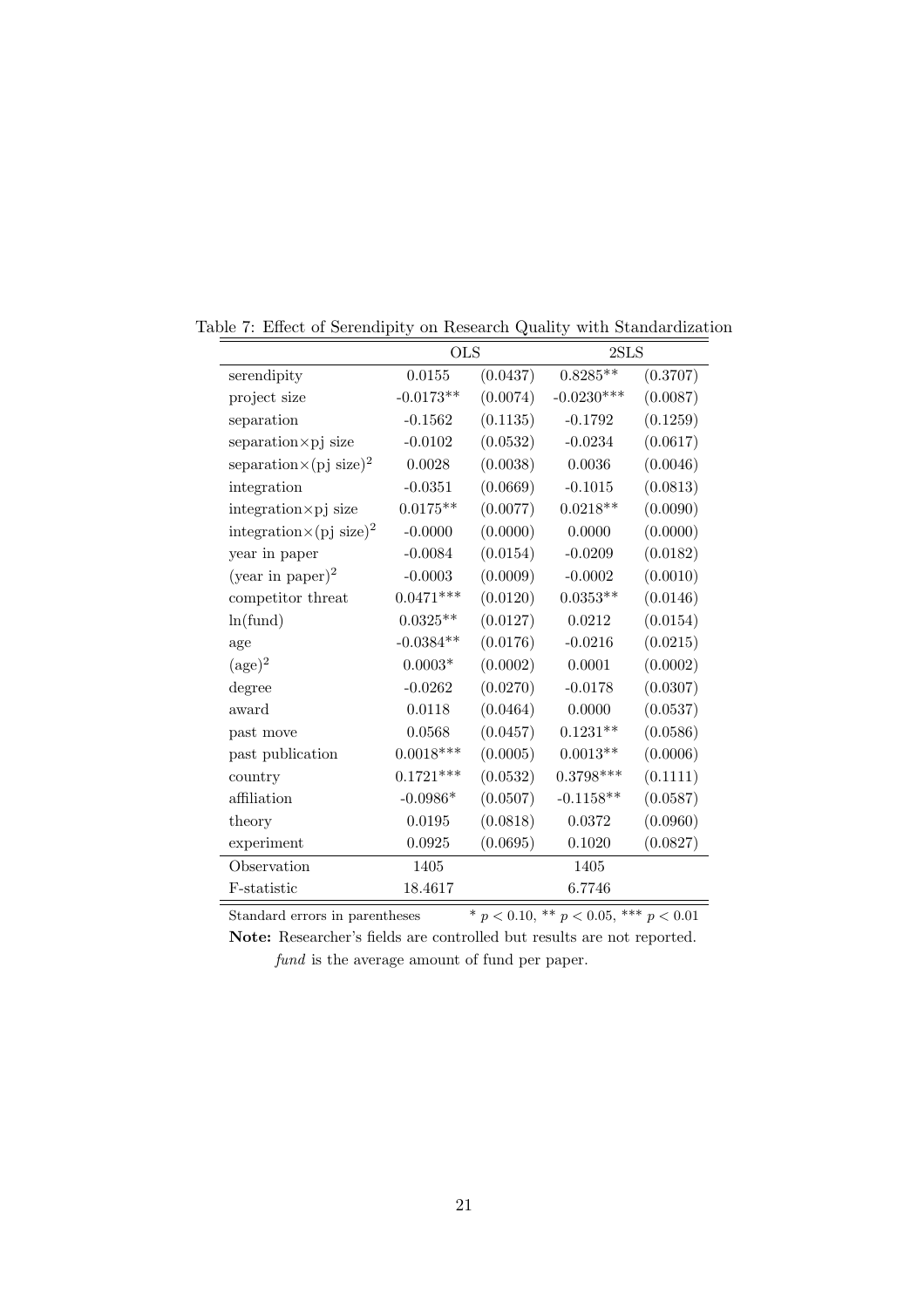|                                         | Model 1-1   |         | Model 1-2  |         | Model 1-3       |         | Model 1-4   |         |
|-----------------------------------------|-------------|---------|------------|---------|-----------------|---------|-------------|---------|
| serendipity                             | $1.308*$    | (0.678) | $1.721*$   | (1.037) | $1.122**$       | (0.530) | $1.186*$    | (0.625) |
| project size                            | $-0.039***$ | (0.015) | $-0.042**$ | (0.017) | $-0.038***$     | (0.014) | $-0.038***$ | (0.015) |
| separation                              | $-0.301$    | (0.211) | $-0.313$   | (0.231) | $-0.296$        | (0.205) | $-0.298$    | (0.208) |
| $sep \times pj$ size                    | $-0.029$    | (0.103) | $-0.036$   | (0.113) | $-0.026$        | (0.100) | $-0.027$    | (0.101) |
| $\exp \times (pj \text{ size})^2$       | $0.005\,$   | (0.008) | 0.006      | (0.008) | $\,0.005\,$     | (0.007) | $\,0.005\,$ | (0.007) |
| integration                             | $-0.174$    | (0.136) | $-0.208$   | (0.160) | $-0.159$        | (0.127) | $-0.164$    | (0.131) |
| $int \exp j$ size                       | $0.038**$   | (0.015) | $0.040**$  | (0.017) | $0.037**$       | (0.015) | $0.037**$   | (0.015) |
| $\text{inte} \times (\text{pj size})^2$ | 0.000       | (0.000) | 0.000      | (0.000) | $-0.000$        | (0.000) | 0.000       | (0.000) |
| year in paper                           | $-0.033$    | (0.030) | $-0.039$   | (0.034) | $-0.030$        | (0.029) | $-0.031$    | (0.029) |
| (year in paper) <sup>2</sup>            | $-0.000$    | (0.002) | $-0.000$   | (0.002) | $-0.000$        | (0.002) | $-0.000$    | (0.002) |
| competitor threat                       | $0.060**$   | (0.025) | $0.054*$   | (0.028) | $0.063***$      | (0.023) | $0.062***$  | (0.024) |
| ln(fund)                                | 0.032       | (0.026) | 0.026      | (0.030) | 0.035           | (0.024) | 0.034       | (0.025) |
| age                                     | $-0.038$    | (0.036) | $-0.030$   | (0.041) | $-0.042$        | (0.033) | $-0.041$    | (0.034) |
| $(\text{age})^2$                        | 0.000       | (0.000) | 0.000      | (0.000) | 0.000           | (0.000) | 0.000       | (0.000) |
| degree                                  | $-0.038$    | (0.051) | $-0.034$   | (0.055) | $-0.040$        | (0.049) | $-0.040$    | (0.050) |
| award                                   | $-0.004$    | (0.088) | $-0.010$   | (0.096) | $-0.002$        | (0.085) | $-0.003$    | (0.086) |
| past move                               | $0.198**$   | (0.100) | $0.232*$   | (0.121) | $0.183**$       | (0.092) | $0.188**$   | (0.096) |
| past publication                        | $0.002**$   | (0.001) | $0.002*$   | (0.001) | $0.002**$       | (0.001) | $0.002**$   | (0.001) |
| country                                 | $0.620***$  | (0.197) | $0.725**$  | (0.288) | $0.572^{***}\,$ | (0.162) | $0.589***$  | (0.184) |
| affiliation                             | $-0.194**$  | (0.097) | $-0.203*$  | (0.107) | $-0.191**$      | (0.094) | $-0.192**$  | (0.095) |
| theory                                  | 0.059       | (0.156) | 0.068      | (0.170) | 0.055           | (0.150) | 0.057       | (0.152) |
| experiment                              | 0.166       | (0.134) | 0.171      | (0.145) | 0.164           | (0.130) | 0.164       | (0.131) |
| Observations                            | 1405        |         | 1405       |         | 1405            |         | 1405        |         |
| F-statistic                             | 5.813       |         | 4.728      |         | 6.453           |         | 6.194       |         |

Table 8: Robustness Test Using Alternative Instruments

Standard errors in parentheses \*  $p < 0.10,$  \*\*  $p < 0.05,$  \*\*\*  $p < 0.01$ 

**Note:** Researcher's fields are controlled but results are not reported.

*fund* is the average amount of fund per paper.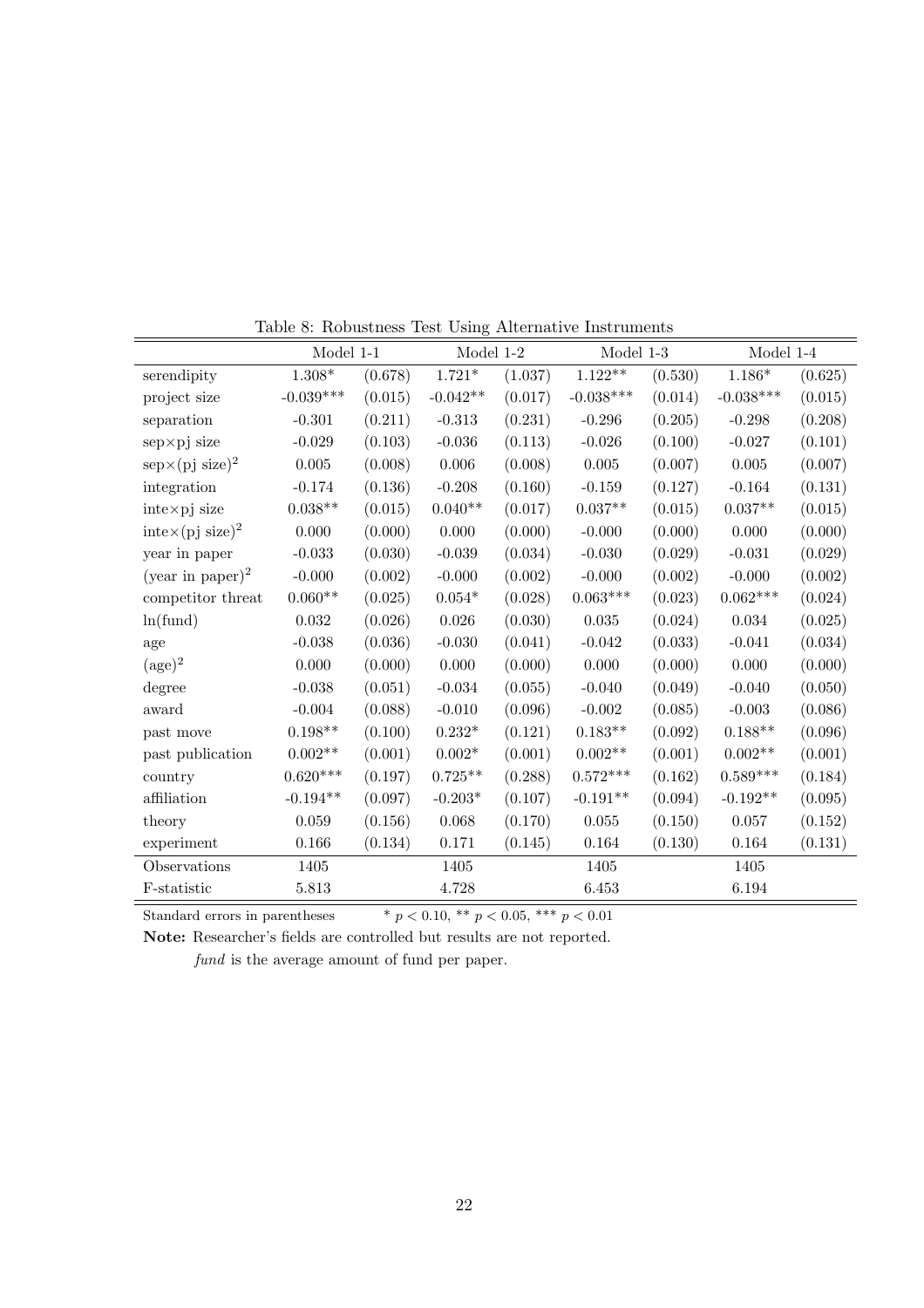## **Appendix: Selected Survey Questions and Responses**

|         |                     | Response Rates |  |  |  |
|---------|---------------------|----------------|--|--|--|
| Answers | Highly Cited Normal |                |  |  |  |
| Yes     | 59.9%               | 54.0%          |  |  |  |
| Nο      | $40.1\%$            | $46.0\%$       |  |  |  |

**Question**: *Has the research output found the answers to questions not originally posed?*

**Question**: *Please indicate which of the following best describes your role in the management of the research project.*

|                                                                        | <b>Response Rates</b> |         |
|------------------------------------------------------------------------|-----------------------|---------|
| Answers                                                                | <b>Highly Cited</b>   | Normal  |
| (1) A leading role in the research management, designing the research  | 70.9%                 | 69.2\%  |
| project, organizing the research team, and/or acquiring research funds |                       |         |
| (2) A member of the research management, but a role less than that     | 14.1\%                | 14.8%   |
| of the leader                                                          |                       |         |
| (3) No managerial role                                                 | $7.2\%$               | 5.8%    |
| (4) Management was not necessary                                       | 5.8%                  | $8.0\%$ |
| $(5)$ Other                                                            | $2.1\%$               | 2.3%    |

**Question**: *Please indicate which of the following best describes your role in the research implementation.*

|                                                                            | <b>Response Rates</b> |          |
|----------------------------------------------------------------------------|-----------------------|----------|
| Answers                                                                    | <b>Highly Cited</b>   | Normal   |
| (1) I executed the central part of the research and contributed the        | 64.4%                 | $65.5\%$ |
| most to the research output                                                |                       |          |
| $(2)$ I took part in the central part of the research, but my contribution | 20.8%                 | 21.9%    |
| was not as substantial as that of the central researcher                   |                       |          |
| (3) I implemented the research under the guidance of the above mem-        | $2.1\%$               | $3.0\%$  |
| bers                                                                       |                       |          |
| (4) I contributed to the research through the provision of materials,      | $2.7\%$               | 2.8%     |
| data, equipment, or facilities                                             |                       |          |
| $(5)$ Other                                                                | $10.0\%$              | $6.8\%$  |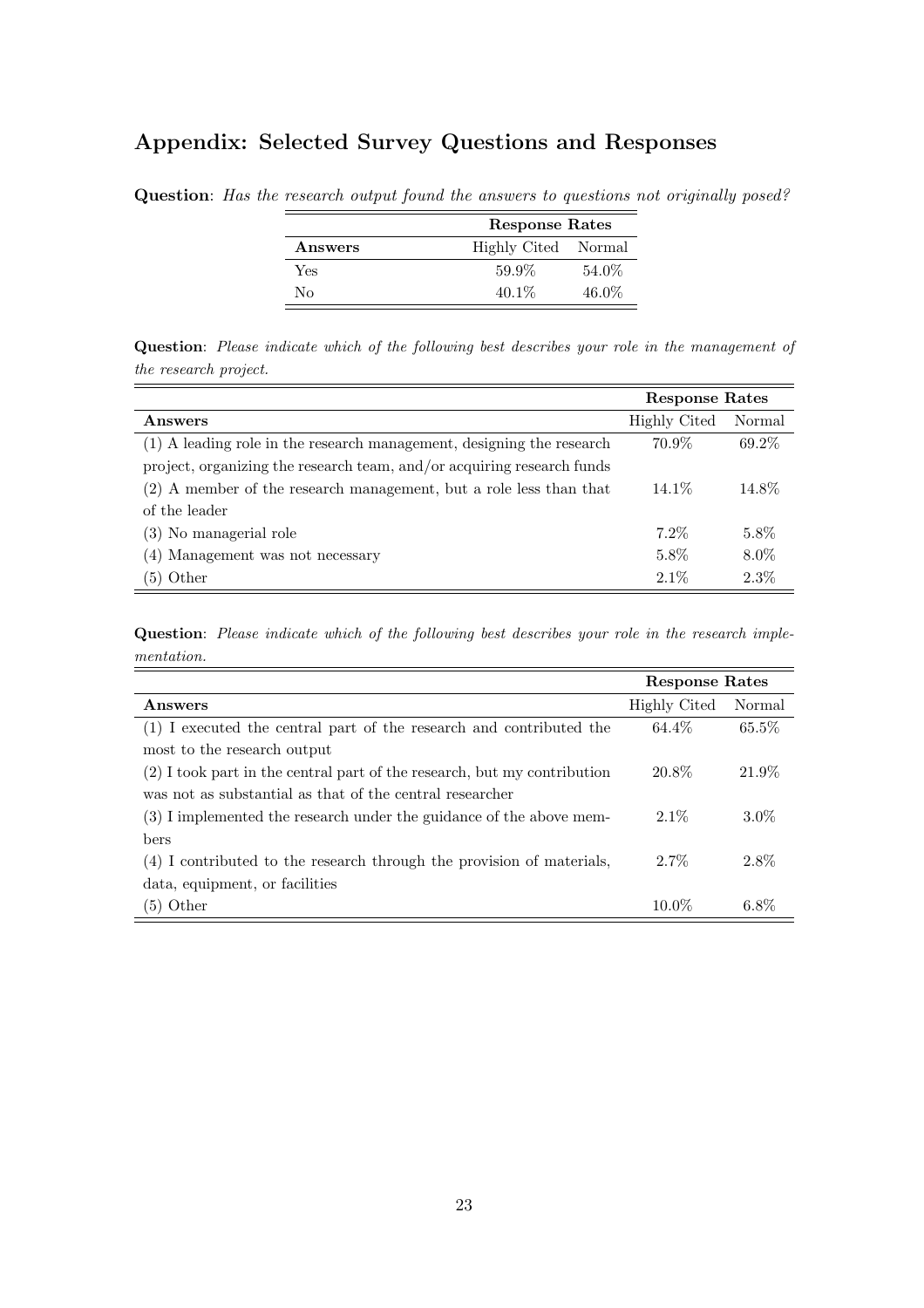## **References**

- Adams, J. D., C. B. Grant, R. J. Clemmons, P. E. Stephan. 2005. Scientific teams and institutional collaborations: Evidence from U.S. universities. 1981-1999. *Res. Policy* **34**(3) 259–285.
- Agrawal, A., A. Goldfarb. 2008. Restructuring research: Communication costs and the democratization of university innovation. *Amer. Econom. Rev.* **98**(4) 1578–1590.
- Allen, T. J. 1977. *Managing the flow of technology: technology transfer and the dissemination of technological information within the R&D organization*. MIT Press, Cambridge, Mass.
- Andrews, F. M. 1979. *Scientific productivity : the effectiveness of research groups in six countries* . Cambridge University Press, Cambridge.
- Angrist, J. D., J. S. Pischke. 2008. *Mostly Harmless Econometrics An Empiricist's Companion.*. Princeton University Press, Princeton, New Jersey.
- Austin, M. A., M. S. Hair, S. M. Fullerton. 2012. Research guidelines in the era of large-scale collaborations: An analysis of genome-wide association study consortia. *Amer. J. Epidemiology* **175**(9) 962–969.
- Barber, B., R. C. Fox. 1958. The case of the floppy-eared rabbits: An instance of serendipity gained and serendipity lost. *Amer. J. Sociol.* **64**(2) 128–136.
- Barnard, C. I. 1938. *The Functions of the Executive*. Harvard University Press, Cambridge, Mass.
- Becker, G. S., K. M. Murphy. 1992. The divison of labor, coordination costs, and knowledge. *Quart. J. Econom.* **107**(4) 1137–1160.
- Birkinshaw, J., R. Nobel, J. Ridderstråle. 2002. Knowledge as a contingency variable: Do the characteristics of knowledge predict organization structure? *Organ. Sci.* **13**(3) 274–289.
- Brown, J. S., P. Duguid. 1991. Organizational learning and communities-of-practice: Toward a unified view of working, learning, and innovation. *Organ. Sci.* **2**(1) 40–57.
- Burns, T. B., G. M. Stalker. 1961. *The management of innovation*. Tavistock Publications.
- Cameron, C. A., P. K. Trivedi. 2005. *Microeconometrics: Methods and Applications*. Cambridge University Press, Cambridge, Mass.
- Collins, Evans R., H., M. Gorman. 2007. Trading zones and interactional expertise. *Stud. in Hist. and Philo. of Sci.* **38** 657–666.
- Collins, H., R. G. Harrison. 1975. Building a tea laser: The caprices of communication. *Social Stud. of Sci.* **5**(4) 441–450.
- Dasgupta, P., P. David. 1994. Toward a new economics of science. *Res. Policy* **23**(5) 487–521.
- Ding, W. W., S. G. Levin, P. E. Stephan, A. E. Winkler. 2010. The impact of information technology on academic scientists' productivity and collaboration patterns. *Management Sci.* **56**(9) 1439–1461.
- Ellison, G. 2002. Evolving standards for academic publishing: A Q-R theory. *J. Polit. Econom.* **110**(5) 994–1034.
- Fleming, L., S. Mingo, D. Chen. 2007. Collaborative brokerage, generative creativity, and creative success. *Admin. Sci. Quart.* **52**(3) 443–475.
- Forman, P. 1987. Behind quantum electronics: National security as basis for physical research in the united states, 1940-1960. *Hist. Stud. in the Phys. and Bio. Sci.* **18**(1) 149–229.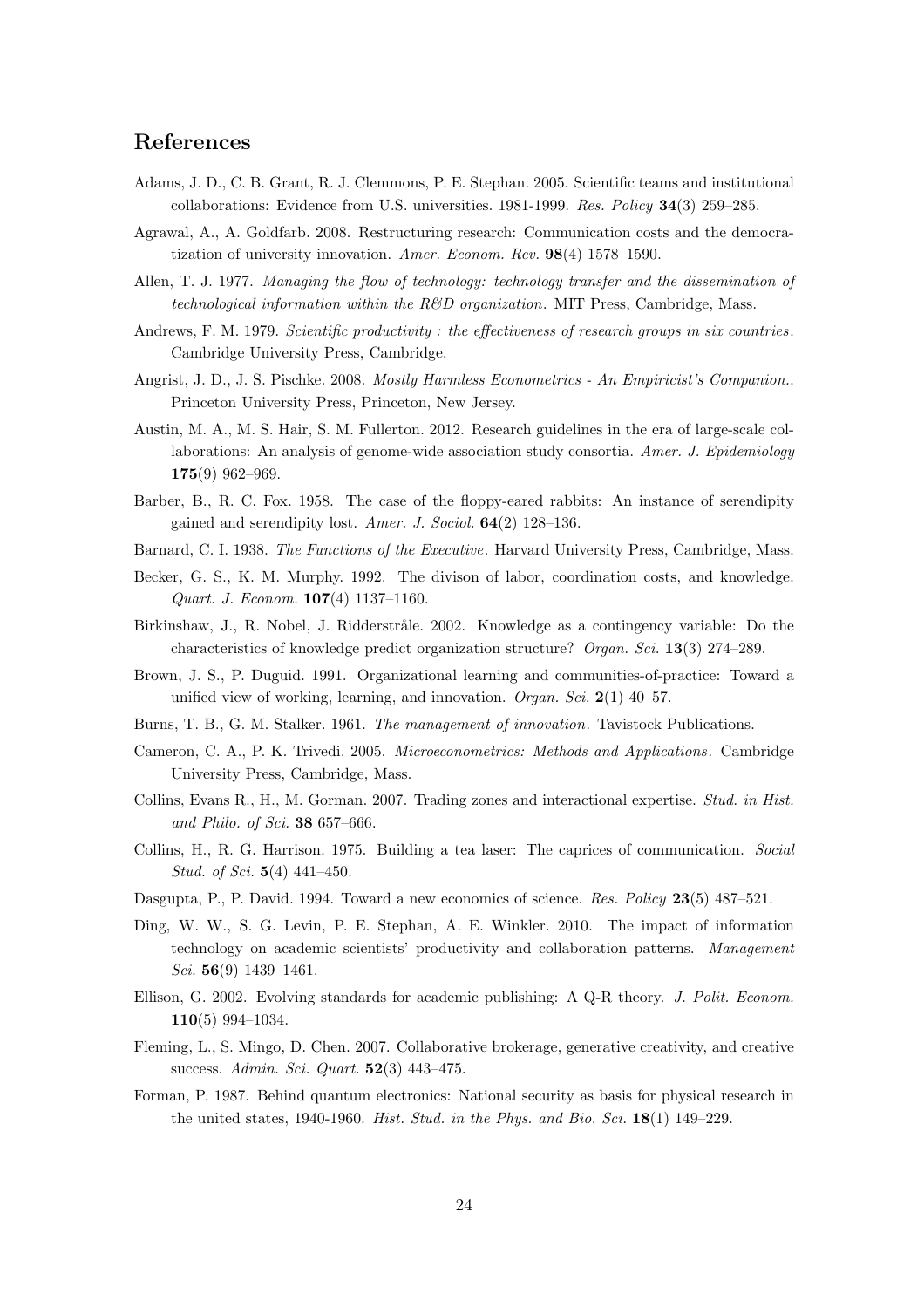- Galison, P. 1997. *Image and logic : a material culture of microphysics*. University of Chicago Press, Chicago, Ill. ; London.
- Galison, P. 1999. *Trading Zone: Coordinating Action and Belief* . Routledge, New York, 137–160.
- Garvey, W. D. 1979. *Communication : the essence of science : facilitating information exchange among librarians, scientists, engineers and students*. Pergamon, Oxford.
- Gouldner, A. W. 1954. *Patterns of Industrial Bureaucracy*. Free Press, Glencoe, Ill.
- Hagedoorn, J. 2002. Inter-firm R&D partnerships: an overview of major trends and patterns since 1960. *Res. Policy* **31**(4) 477–492.
- Heinze, T., P. Shapira, J. M. Senker. 2009. Organizational and institutional influences on creativity in scientific research. *Res. Policy* **38**(4) 610–623.
- Hollingsworth, R. J. 2006. *The Dynamics of American Science: An Institutional and Organizational Perspective on Major Discoveries*. Campus Verlag, Frankfurt, New York, 361–380.
- Jacobs, B. A. 2010. Serendipity in robbery target selection. *British J. Criminology* **50**(3) 514–529.
- Kaplan, N. 1959. The role of the research administrator. *Admin. Sci. Quart.* **4**(1) 20–42.
- Kasperson, C. J. 1978. An analysis of the relationship between information sources and creativity in scientists and engineers. *Human Comm. Res.* **4**(2) 113–119.
- Kogut, B., U. Zander. 1992. Knowledge of the firm, combinative capabilities, and the replication of technology. *Organ. Sci.* **3**(3) 383–397.
- Kuhn, T. S. 1970. *The Structure of Scientific Revolutions*. 2nd ed. International encyclopedia of unified science. Foundations of the unity of science, vol. 2, no. 2, University of Chicago Press, Chicago.
- Kulakowski, E. C., L. U. Chronister. 2006. *Research administration and management*. Jones and Bartlett, Sudbury, Mass. ; London.
- Lave, J., E. Wenger. 1991. *Situated learning : legitimate peripheral participation*. Cambridge University Press, Cambridge.
- Lawrence, P. R., J. W. Lorsch. 1967. *Organization and Environment; Managing Differentiation and Integration*. Division of Research Graduate School of Business Administration Harvard University, Boston.
- March, J. G. 1991. Exploration and exploitation in organizational learning. *Organ. Sci.* **2**(1) 71–87.
- Merton, R. K. 1957. *Social theory and social structure*. revised & enlarged ed. ed. The Free Press, Glencoe.
- Merton, R. K., E. G. Barber. 2004. *The travels and adventures of serendipity : a study in sociological semantics and the sociology of science*. Princeton University Press, Princeton, N.J. ; Oxford.
- Nagaoka, S., M. Igami, J. P. Walsh, T. Ijichi. 2011. Knowledge Creation Process in Science: Key Comparative Findings from the Hitotsubashi-NISTEP- Georgia Tech Scientists' Survey in Japan and the US. *IIR Working Paper* **No.11-09**.
- Pelled, L. H., K. M. Eisenhardt, K. R. Xin. 1999. Exploring the black box: An analysis of work group diversity, conflict and performance. *Admin. Sci. Quart.* **44**(1) 1–28.
- Pelz, D. C., F. M. Andrews. 1966. *Scientists in organizations: productive climates for research and development*. John Wiley & Sons, New York.